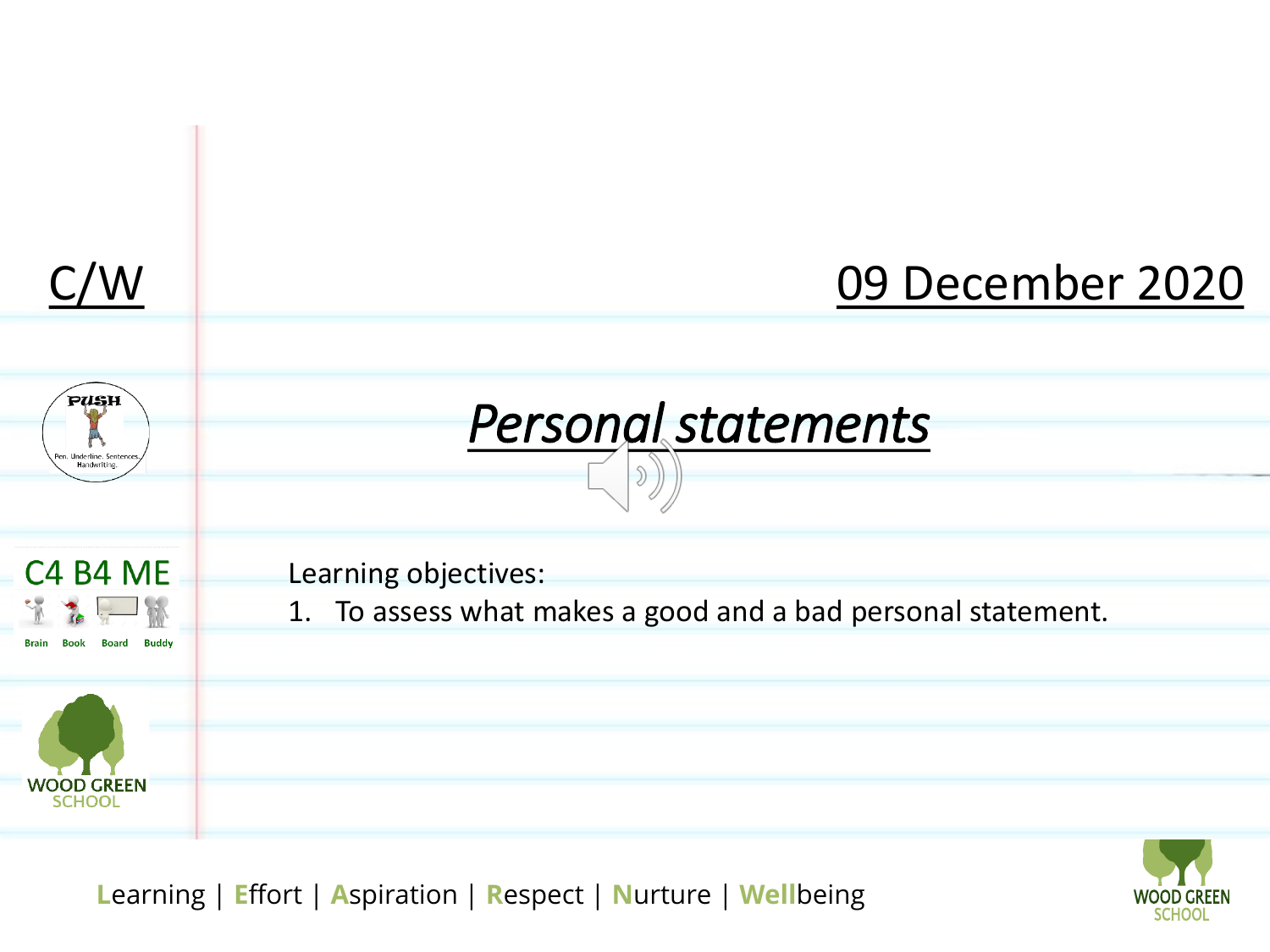![](_page_1_Picture_0.jpeg)

#### **Who** are they for, and **what** are they for?

![](_page_1_Picture_2.jpeg)

![](_page_1_Picture_3.jpeg)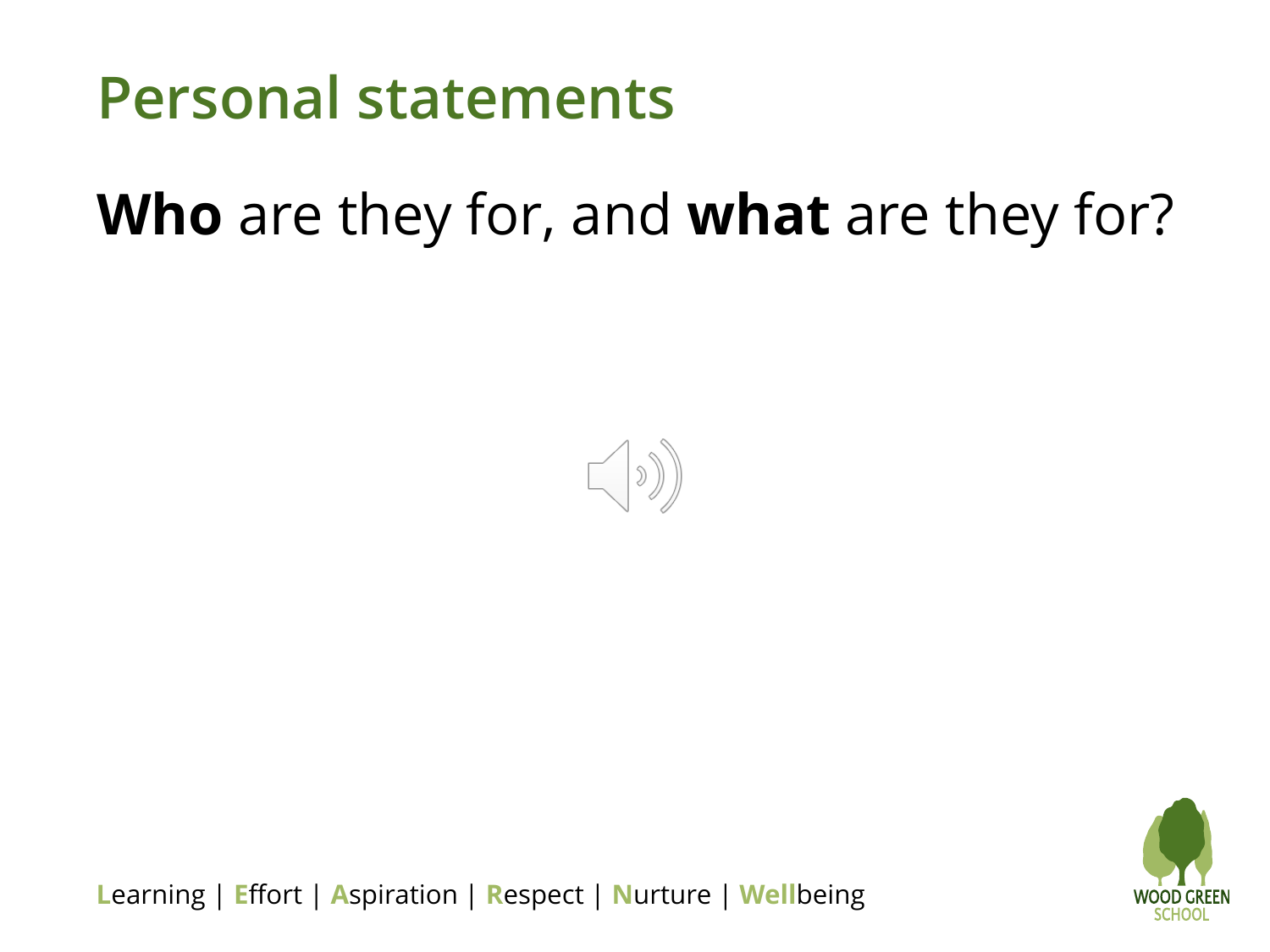### **Personal statements**

## **Who** are they for, and **what** are they for?

For admissions tutors – these are the university lecturers whose job it is to choose who is offered a place on their course.

To persuade the admissions tutor that:

- You really really want to study their subject.
- You're a suitable candidate who will add to their course and to the university
- You are a good student And therefore…
- They should give you a place on their course

![](_page_2_Picture_8.jpeg)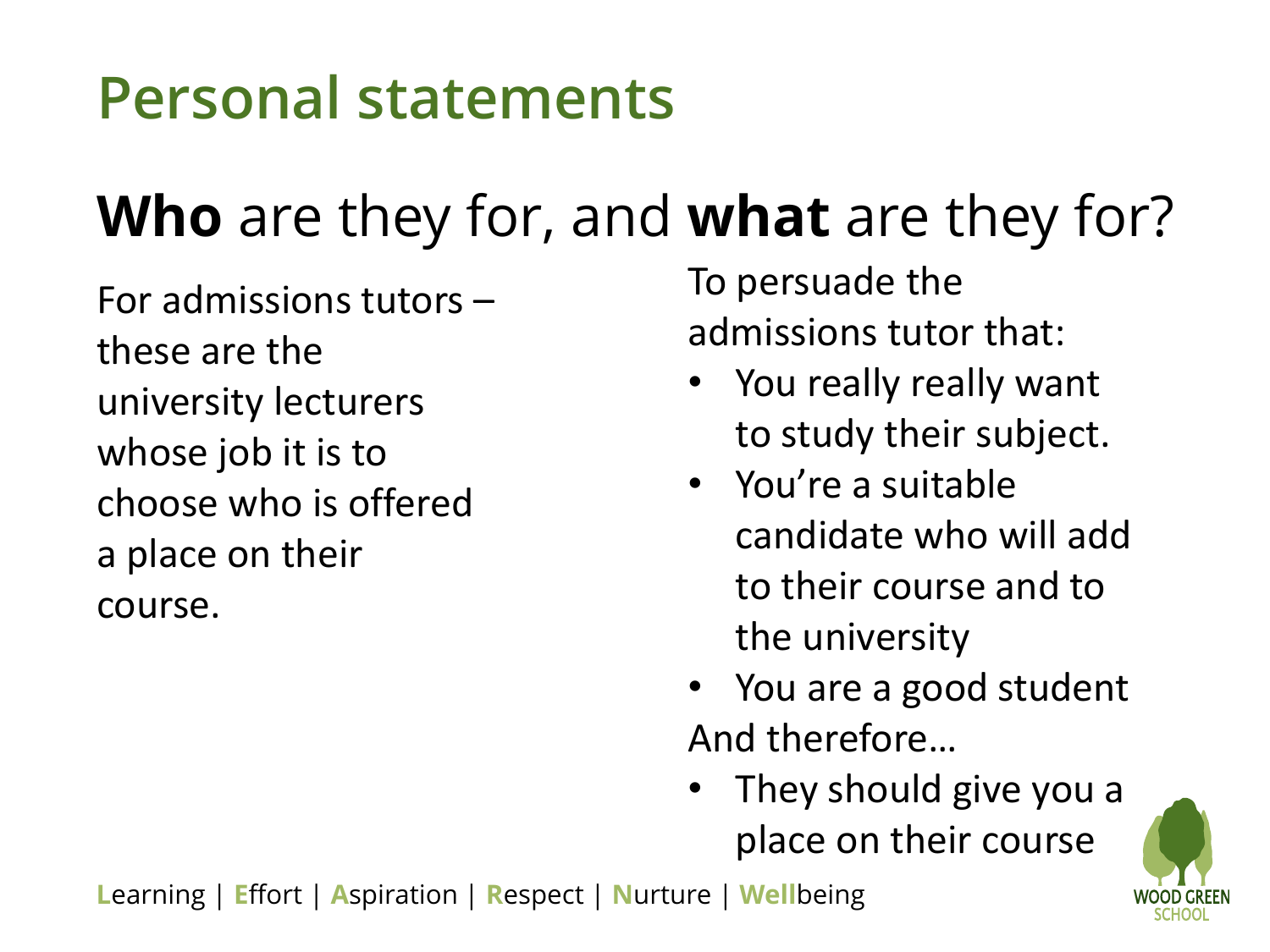#### **Advice on the UCAS website: watch this video**

• https://www.ucas.com/undergraduate/applying[university/how-write-ucas-undergraduate-personal](https://www.ucas.com/undergraduate/applying-university/how-write-ucas-undergraduate-personal-statement)statement

 $P^2$ 

![](_page_3_Picture_2.jpeg)

**Learning | Effort | Aspiration | Respect | Respect | Respect | Respect | Respect | Respect | Respect | Respect | Respect | Respect | Respect | Respect | Respect | Respect | Respect | Respect | Respect | Respect | Respect** 

**Related videos** 

Our video contains advice from an admissions tutor about how to plan, start, structure and end your personal statement

**EEN**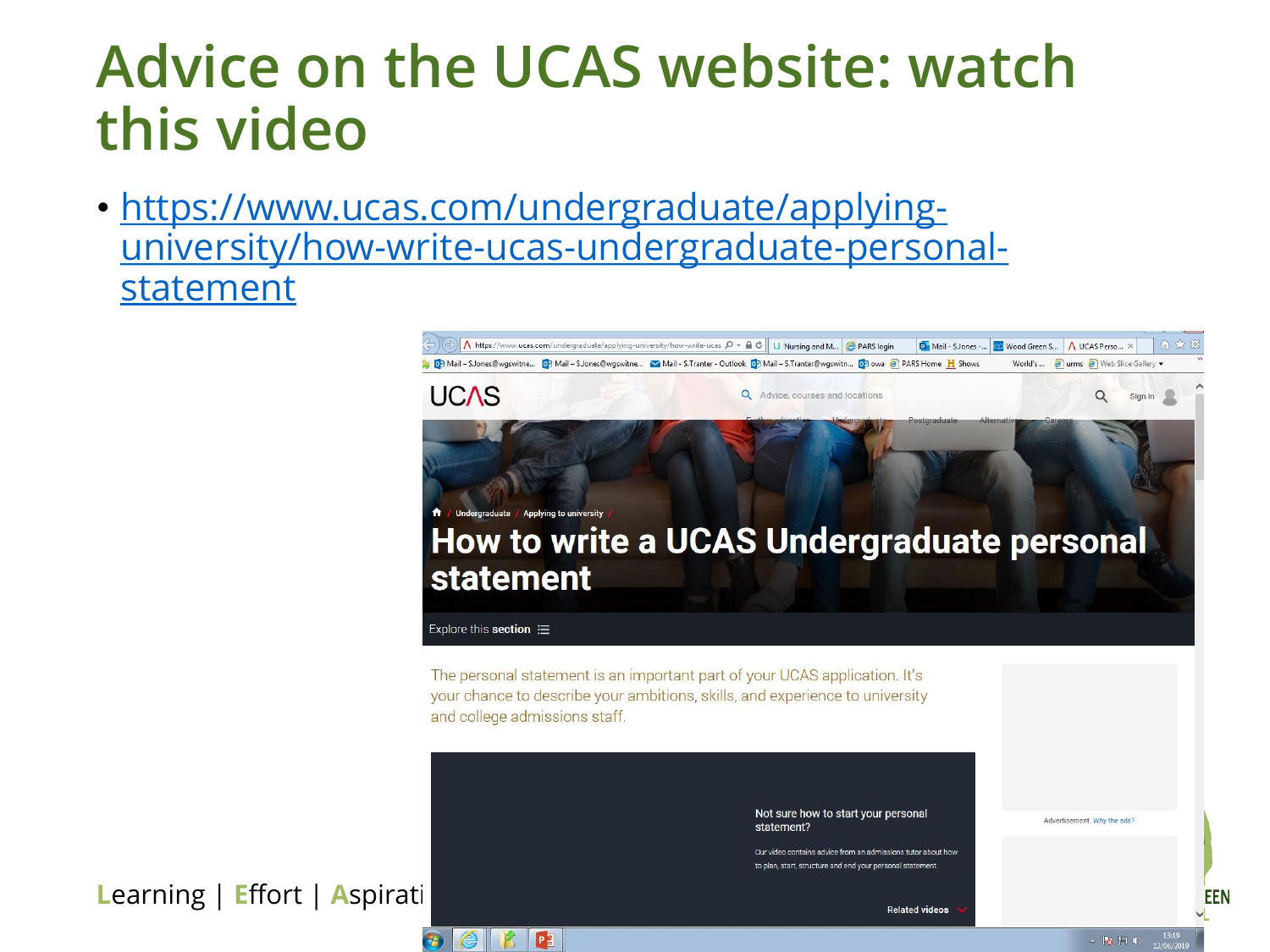### **Structure (ish)**

#### **Paragraph 1:**

Introduction to why you like the subject and want to study it.

#### **Paragraph 2:**

Your academic achievements

#### **Paragraph 3:**

Your extra curricular achievements, which might include work experience

![](_page_4_Picture_7.jpeg)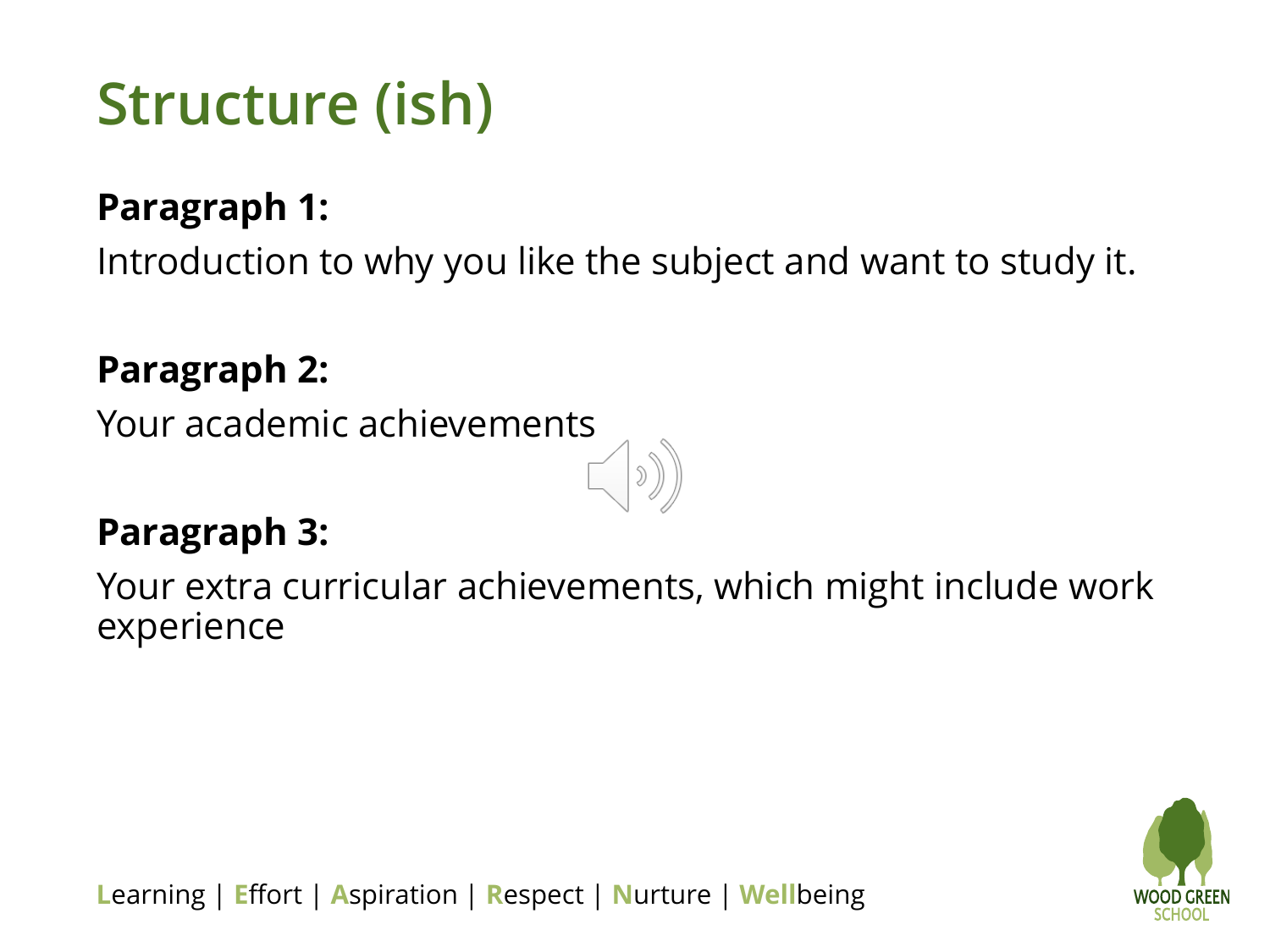## **Paragraph 1: 'the introduction'**

This should introduce who you are and why you enjoy the subject you're applying for, and therefore why they should choose you! It has to focus on why you would like to **study the subject**.

NOT…I want to be a lawyer INSTEAD… I want to study the law

Why do you want to study this course at uni and what has inspired you (or, even better, what's currently inspiring you)?

![](_page_5_Picture_5.jpeg)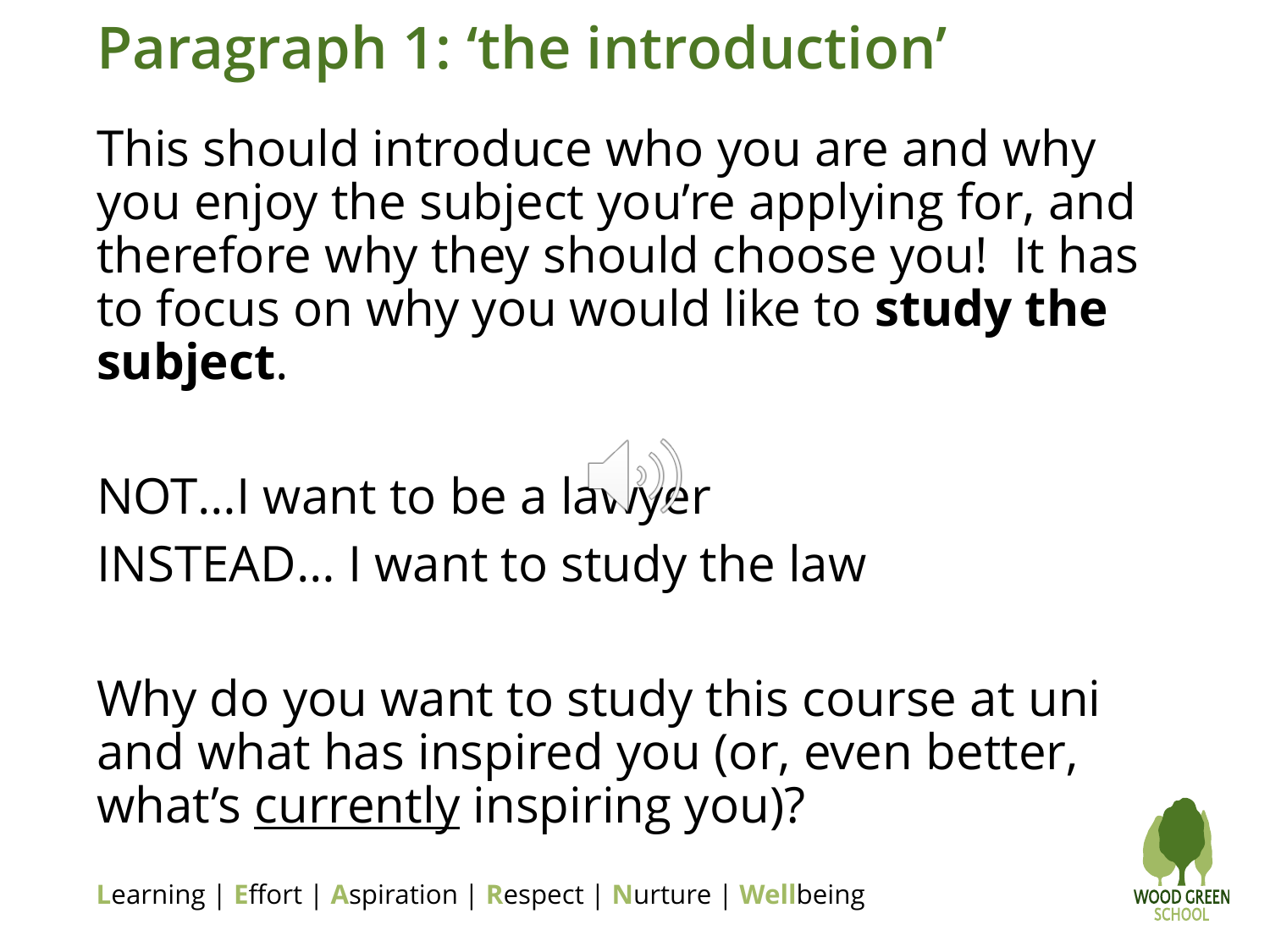## **Paragraph 1: 'the introduction'**

What do you think of the following openings? Engaging or not?

- I was born to dance
- I have always been interested in history
- So why am I applying for this degree?
- Coco Chanel said "Fashi $\sim$  is not something that exists in dresses only".
- My love for English began when my mum gave me a Beatrix Potter book when I was six *(English at UCL)*
- On my first day at Burger King a customer got very angry with me because the drinks machine didn't work *(Police Studies)*

![](_page_6_Picture_8.jpeg)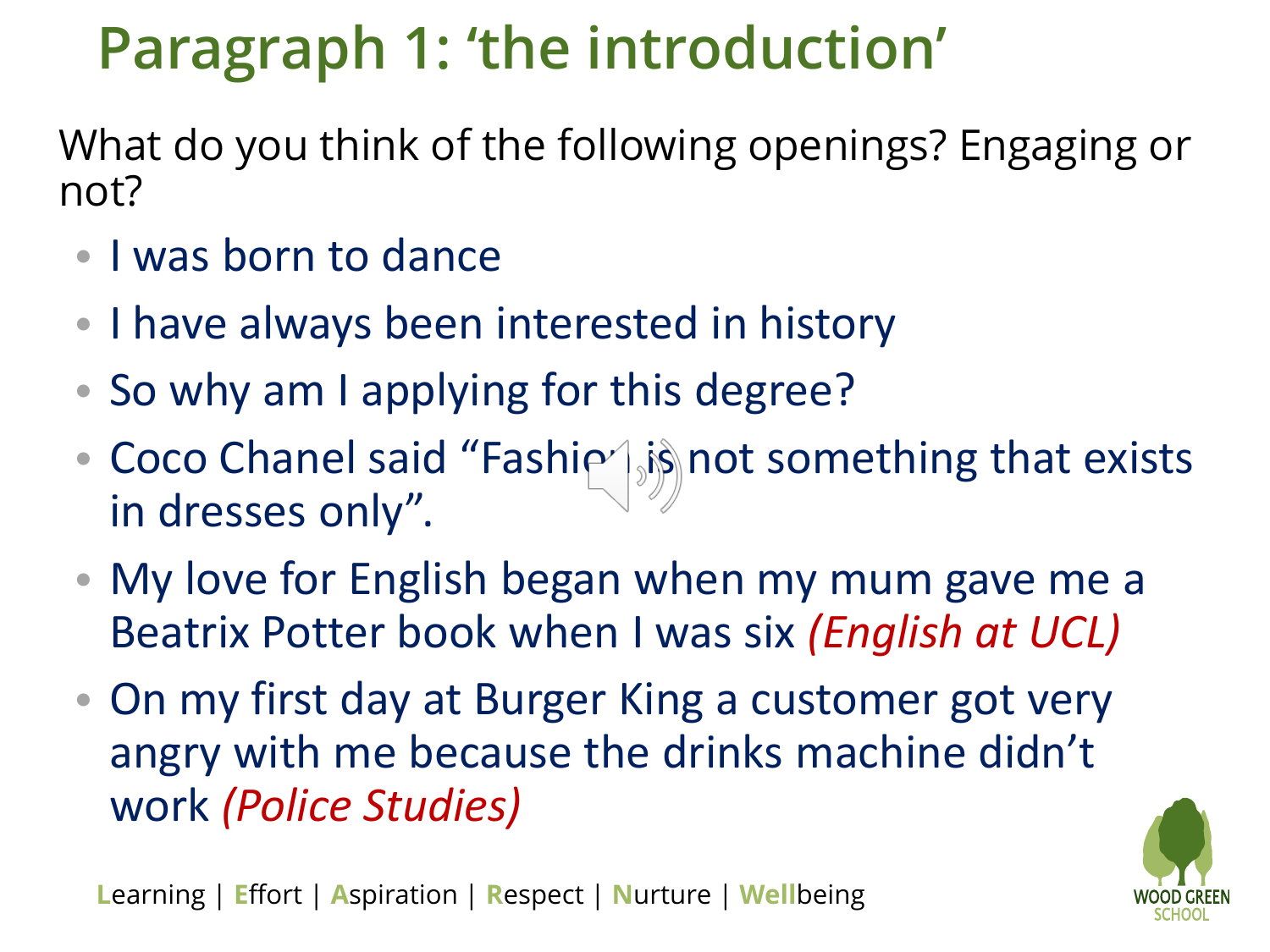#### **What do you think of the following opening paragraphs?**

My first ever business lesson was a memorable day, when the teacher spoke it just made sense and ever since it just has, I love business and I'm passionate about it. Business is a major part of the world and it's the part of the world that I love, the complexity and all  $t^b$  and the complexity and all  $t^b$  and  $t^c$ make up a subject that every single one of us on the planet depend upon. I believe that I am punctual, hardworking and efficient in all that I do whether that's in work or in general life.

#### **Then read the opening paragraphs of the statements on p3 and p5 of the PDF.**

![](_page_7_Picture_4.jpeg)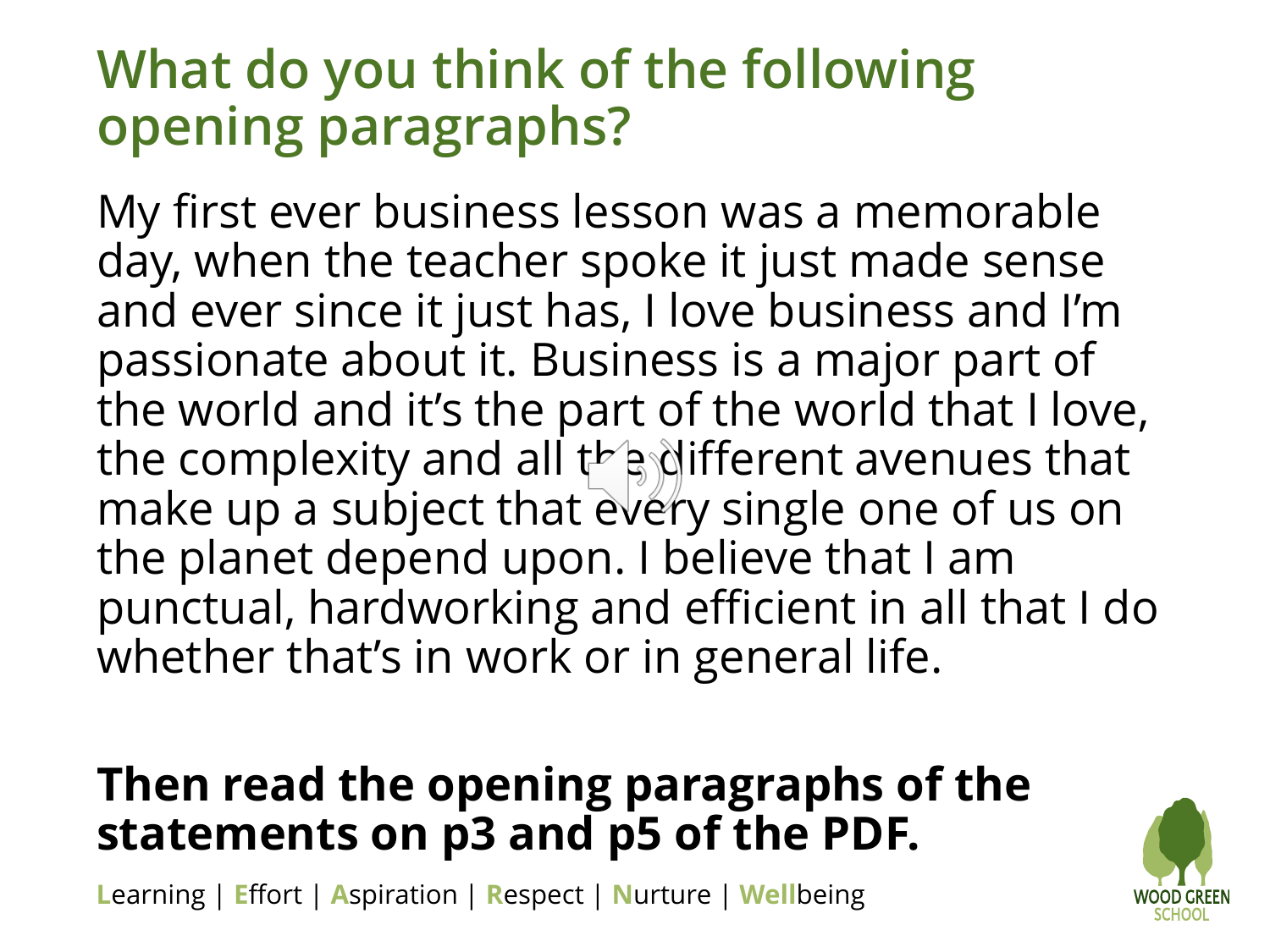## **The final edit of the Business one…**

I was looking forward to my first business lesson, due to being bought up in a family centred around business, and I wasn't disappointed. When the teacher spoke I was instantly interested and passionate about the subject and have been ever since. Business is a major part of the world and it's the part of the world that I love. The best part is the complexity: the way so many decisions can create other knock on effects and methods that are used to solve these problems. All these different avenues make up a subject that every single one of us on the planet depend upon.

![](_page_8_Picture_3.jpeg)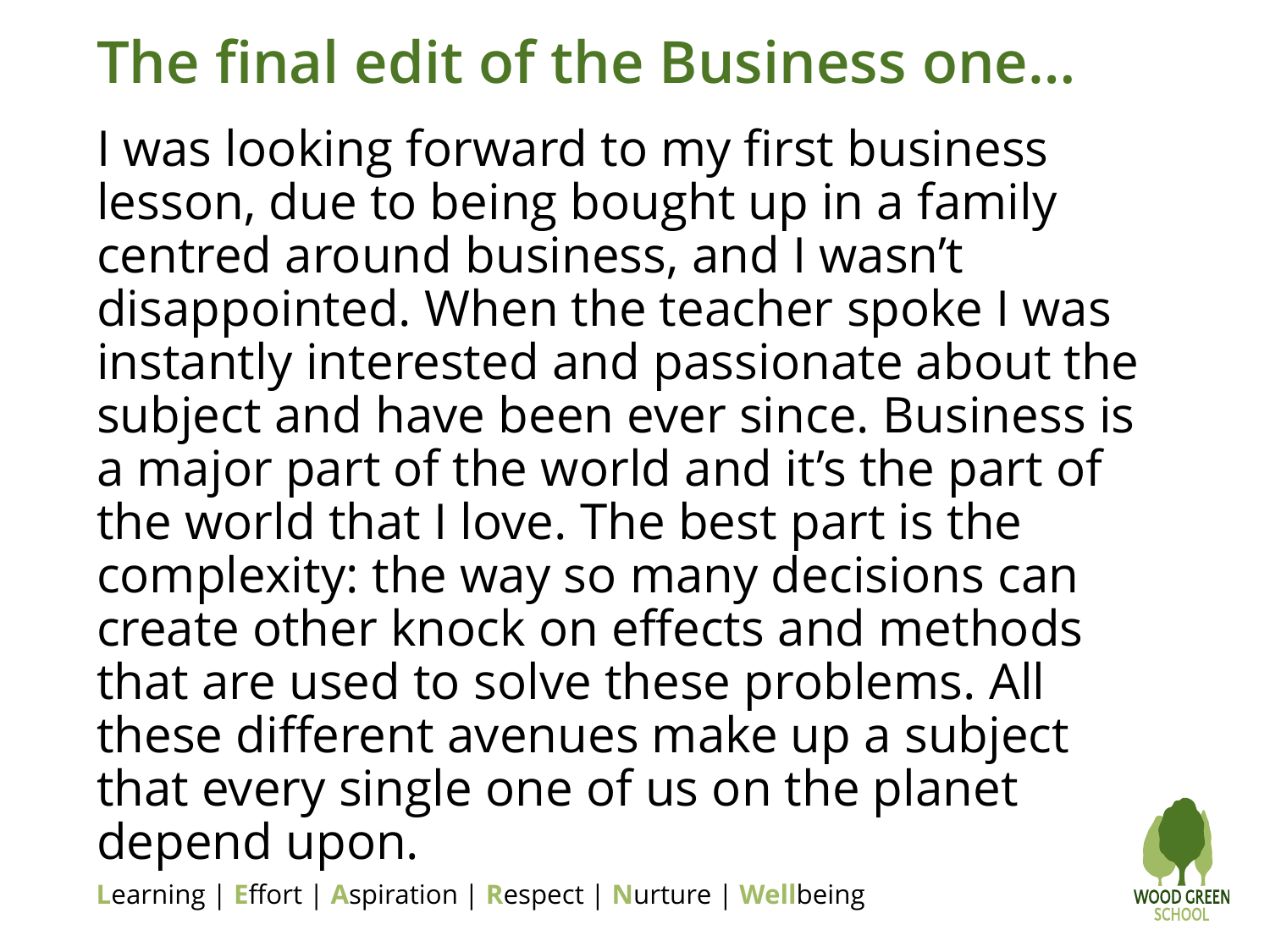## **Or this one?**

**L**earning | **E**ffort | **A**spiration | **R**espect | **N**urture | **Well**being The youth leader who helped me to become a young leader inspired me to work with people and to have an impact on lives like she had on mine. Her support and encouragement helped in challenging and pushing myself. During my Year 10 work experience I realised my desire to be a Primary Schod Teacher. Helping with the Year 3 and 4 class, taking children out for reading sessions, I developed my communication skills significantly, being able to give them positive feedback on spoken word with a constructive approach. This was immensely fulfilling to see; giving me confidence in my teaching ability.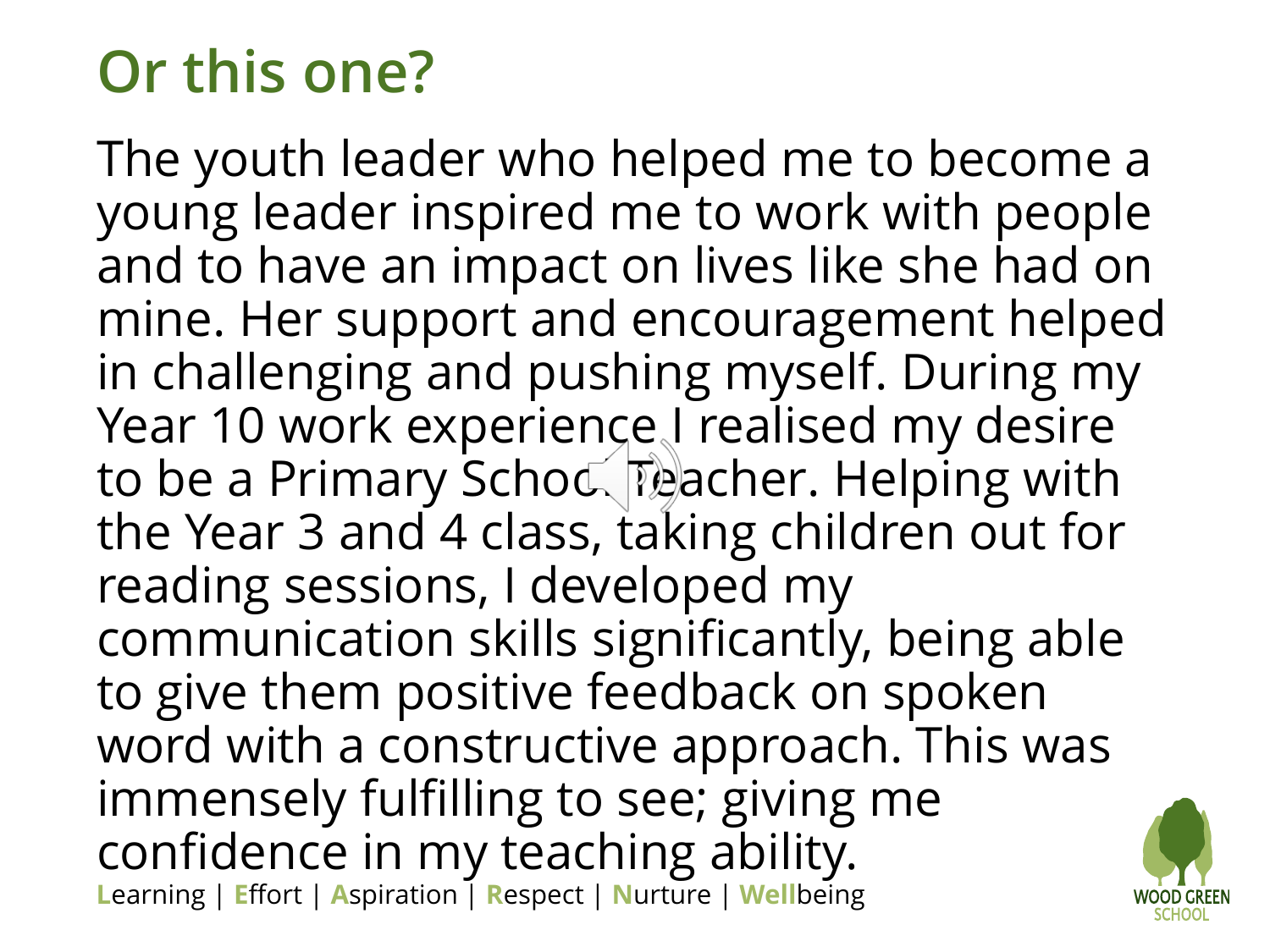### **What about this one?**

**L**earning | **E**ffort | **A**spiration | **R**espect | **N**urture | **Well**being The tales of everyday people's personal struggles and dynamic quests for change have shaped modern history. This is what fuels my interest in pursuing a history degree. When visiting the V&A exhibition 'Records and Rebels', I was drawn to the social movements during the Vietnam War, with anti-war and civil rights movements being linked. This triggered my curiosity in how people shape history, leading me to read Simon Hall's 'Peace and Freedom'. I was consequently able to consider the government's reactions to these movements; how their overwhelming negativity surely fuelled the protest movements. I decided to study this as part of my EPQ, namely looking into the role of media censorship, and the parallels with government control. This project was vital in expanding my skills in history as it required me to select my own sources, critically assessing their relevance. I learned to read with a far more analytical eye, which led me to conclude that although it angered many citizens, [a](Staff Meeting 7th June 2016.pptx) certain level of media censorship to restrict public information was necessary.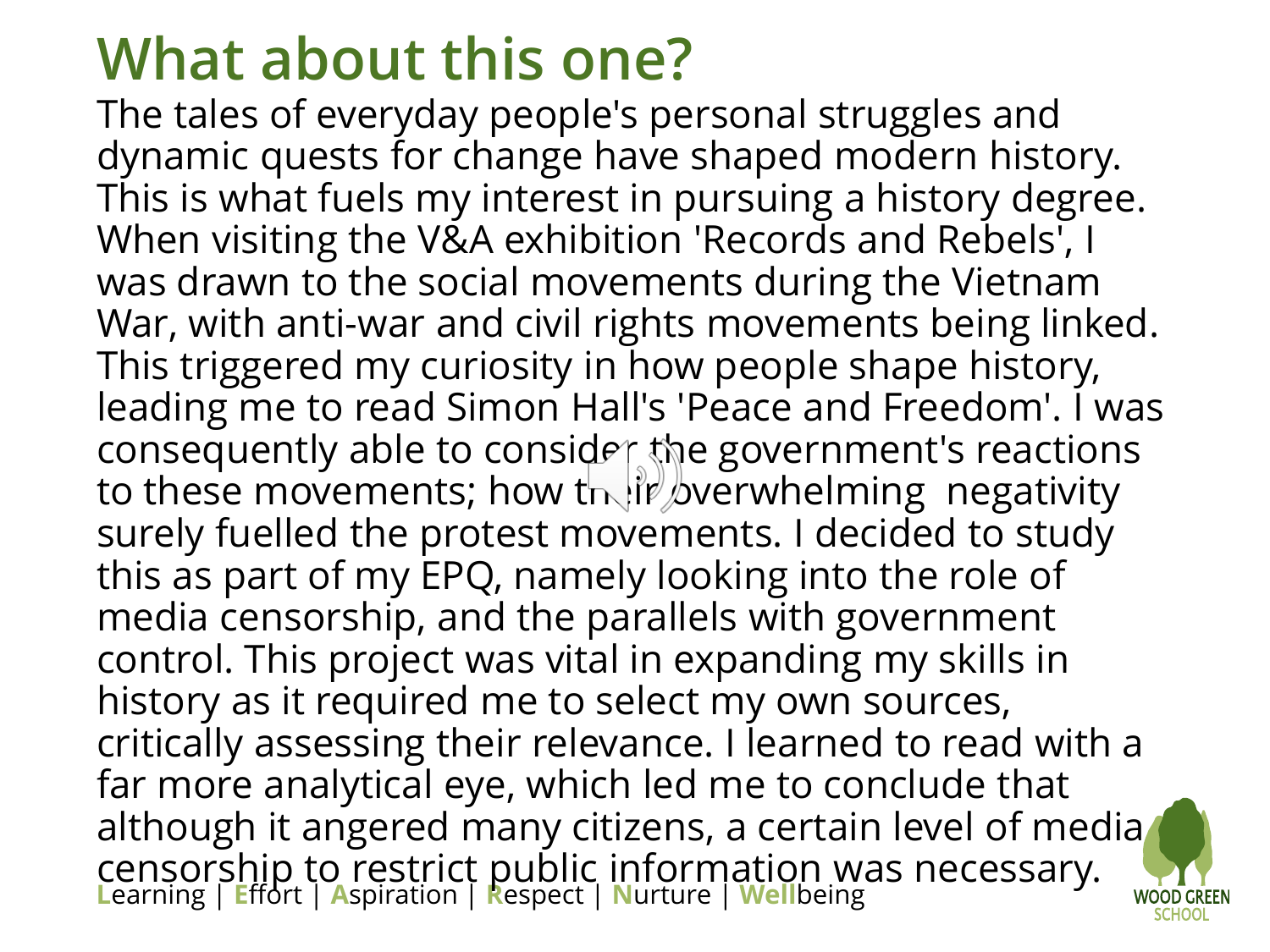## **Paragraph 2 (ish)**

What do you enjoy most about your current courses?

Explain how they have equipped you with relevant knowledge, skills or enthusiasm for your degree.

What have you read or learned outside the classroom?

![](_page_11_Picture_4.jpeg)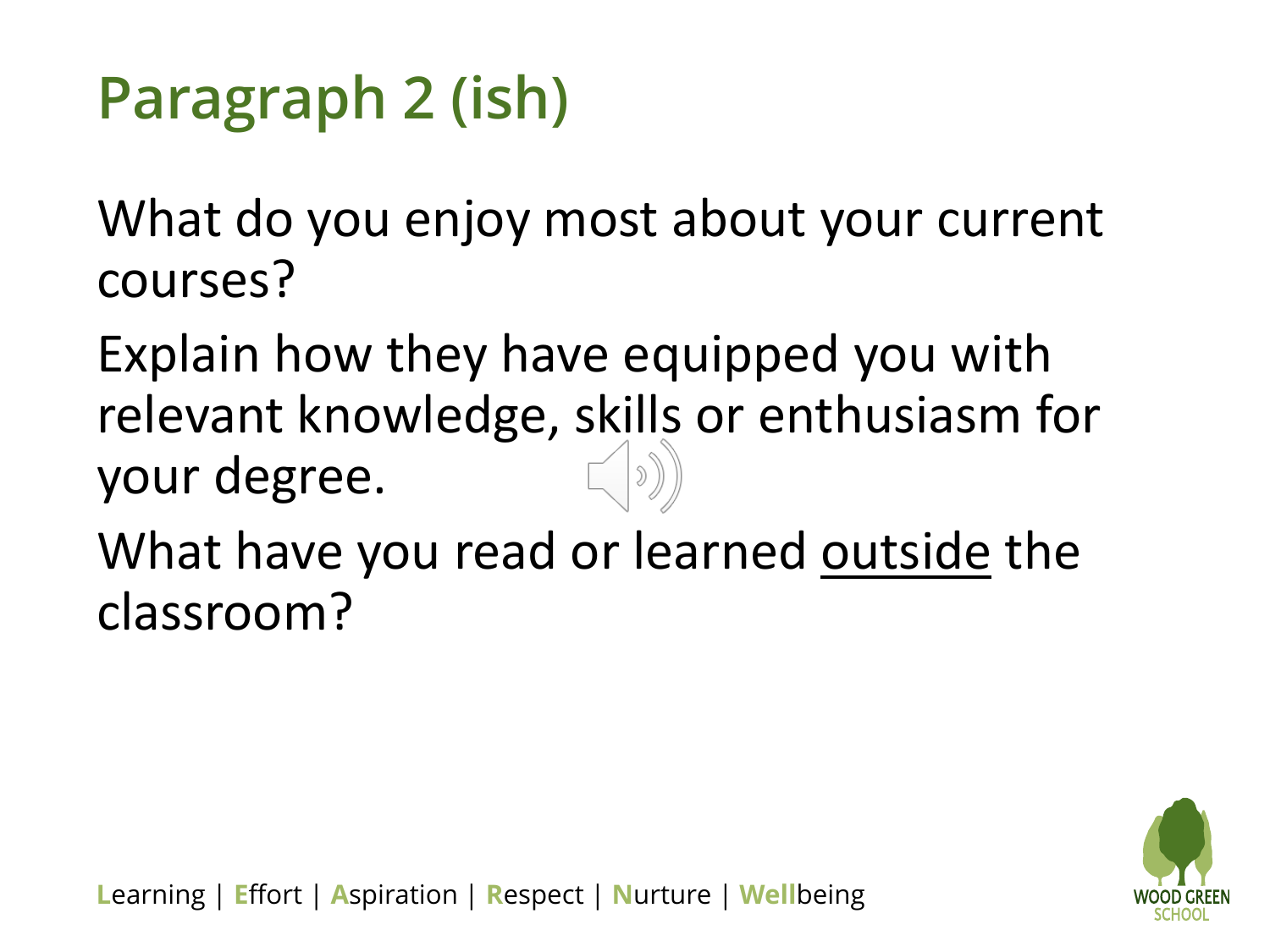### **What do you think of these?**

**L**earning | **E**ffort | **A**spiration | **R**espect | **N**urture | **Well**being Whilst studying History I realised Law has shaped social expectations and significantly transformed lives. By comparing and evaluating historians' interpretations I have learnt to criticise bias. In Psychology we learn interviewing procedures which affect the legal process and why high anxiety causes memory loss. Interpreting misleading information is vital; this has taught me eyewitness testimony is not always accurate and adapting interview methods improves accuracy o support everyone. For EPQ I researched whether reintroduction of death penalty would reduce crime rate, focusing on impacts, factors and sentences which extended my knowledge of the penal system. I contacted MPs and organisations to question contrasting views. I became aware of extraneous social factors such as drugs; an American article promotes prevention in addition to punishment, as criminals calculate situations not outcomes. **See also paragraph 2 on p3, and on p5 – what do yo[u](Staff Meeting 7th June 2016.pptx)  think?**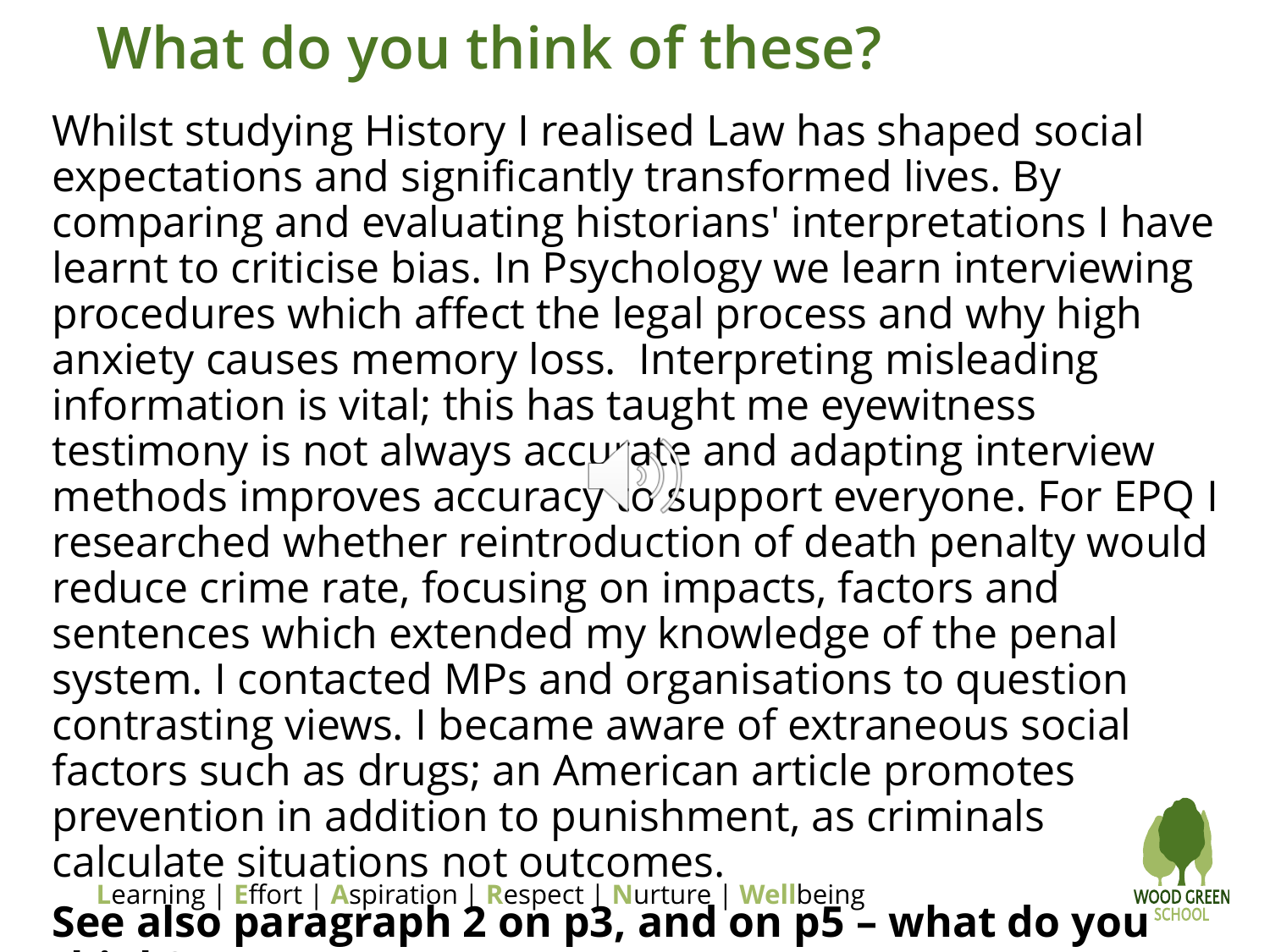#### **Criminology**

abilit<mark>y to runadefftake extensive research, manage hange time effectively an<mark>de</mark>s</mark> Arguably the most rewarding aspect of my A Level subjects, and something I find so enticing about the prospect of studying Criminology, is the unquestionable relevance of the real-life issues we cover. I am fascinated by the workings of the human mind, in particular in how this shapes our behaviour. In Psychology, for example, we have studied the Social Learning Theory, which we linked to Bandura's Bobo Doll Experiment (1961) to help us understand causes of violent behaviour. Sociology also links heavily to criminology, enabling me to build a useful understanding of aspects related to the course. We have studied Wilkins' 'Deviancy Amplification Theory' (1964) and its development by Cohen (1972) in relation to 'moral panics'. Moreover, I have analysed content analysis of the framing of Amanda Knox. This encouraged me to embark in my own research on Meredith Kercher and read the thought-provoking 'The Fatal Gift of Beauty: The Trials of Amanda Knox' by Nina Burleigh, which unearthed the background of the case in great depth. I also enjoyed 'Crime in Literature: Sociology of Deviance and Fiction' by Vincenzo Ruggiero, which provided me with wider knowledge on themes such as drug use and organised crime. In addition, my A Level History course has given me the skills to use evidence to reach an informed conclusion. Completing my Extended Project on photojournalism allowed me to accumulate a range of skills that better prepare me for University. I engaged in independent study and gained an produce coherent arguments.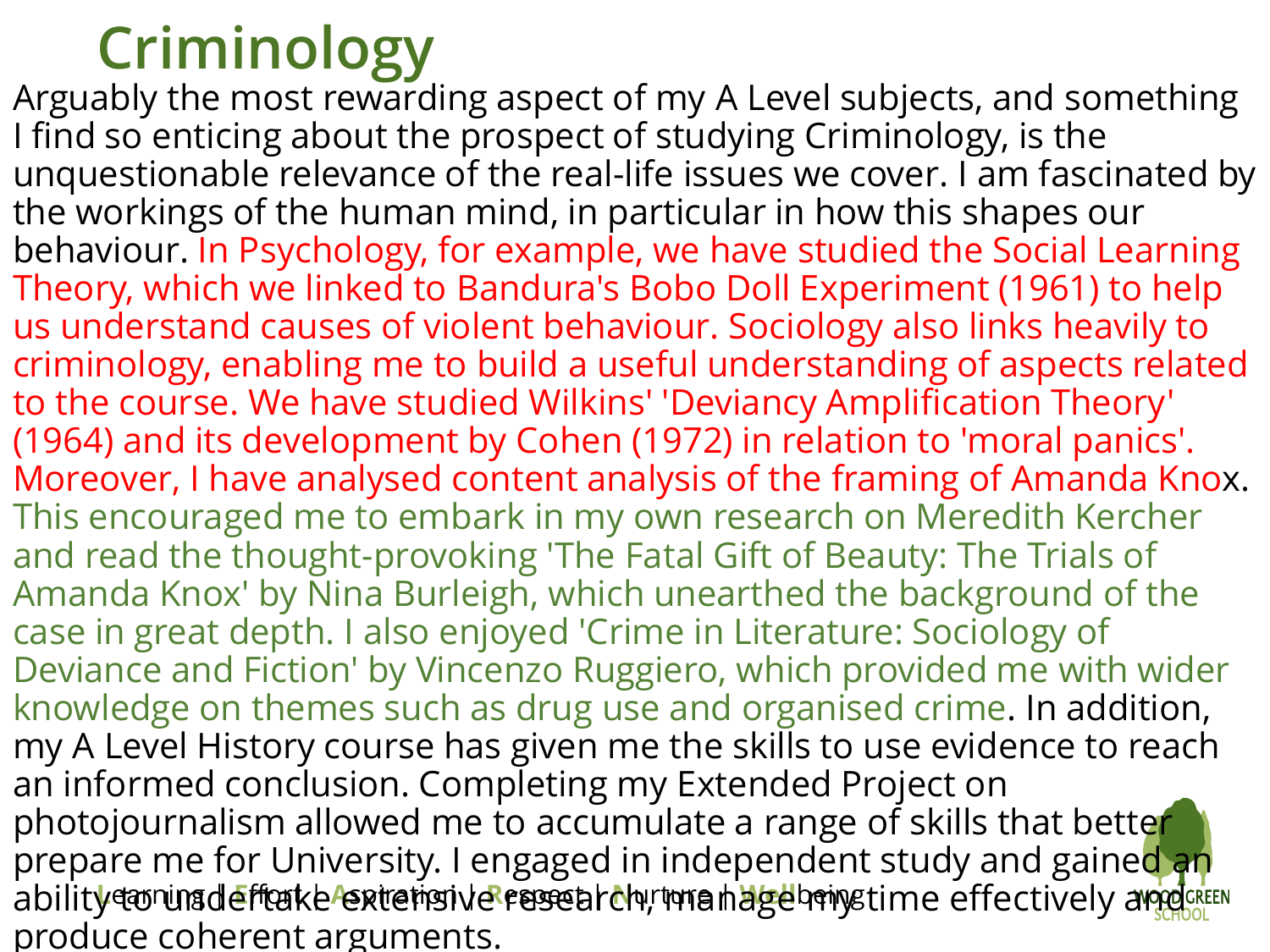abilit<mark>y to runadefftake extensive research, manage hange time effectively an<mark>de</mark>s</mark> **COLLEGGALIST**<br>Studied, and how it A<sub>l</sub> molates to the most reding aspect of my A Level subjects, and something the prospect of studying Criminology, is the und allow the course the real-life issues we cover. I am fascinated by the working the human mind, in particular in how this shapes our behaviour. In Psychology, for example, we have studied the Social Learning Theory, which we linked to Bandura's Bobo Doll Experiment (1961) to help us understand causes of violent behaviour. Sociology also links heavily to criminology, enabling me to build a useful understanding of aspects related to the course. We have studied Wilkins' 'Deviancy Amplification Theory' (1964) and its development by Cohen (1972) in relation to 'moral panics'. Moreover, I have analysed content analysis of the framing of Amanda Knox. This encouraged me to embark in my own research on Meredith Kercher and read the thought-provoking 'The Fatal Gift of Beauty: The Trials of Amanda Knox' by Nina Burleigh, which unearthed the background of the case in great depth. I also enjoyed 'Crime in Literature: Sociology of Deviance and Fiction' by Vincenzo Ruggiero, which provided me with wider knowledge on themes such as drug use and organised crime. In addition, my A Level History course has given me the skills to use evidence to reach an informed conclusion. Completing my Extended Project on photojournalism allowed me to accumulate a range of skills that better prepare me for University. I engaged in independent study and gained an produce coherent arguments. What they have relates to the course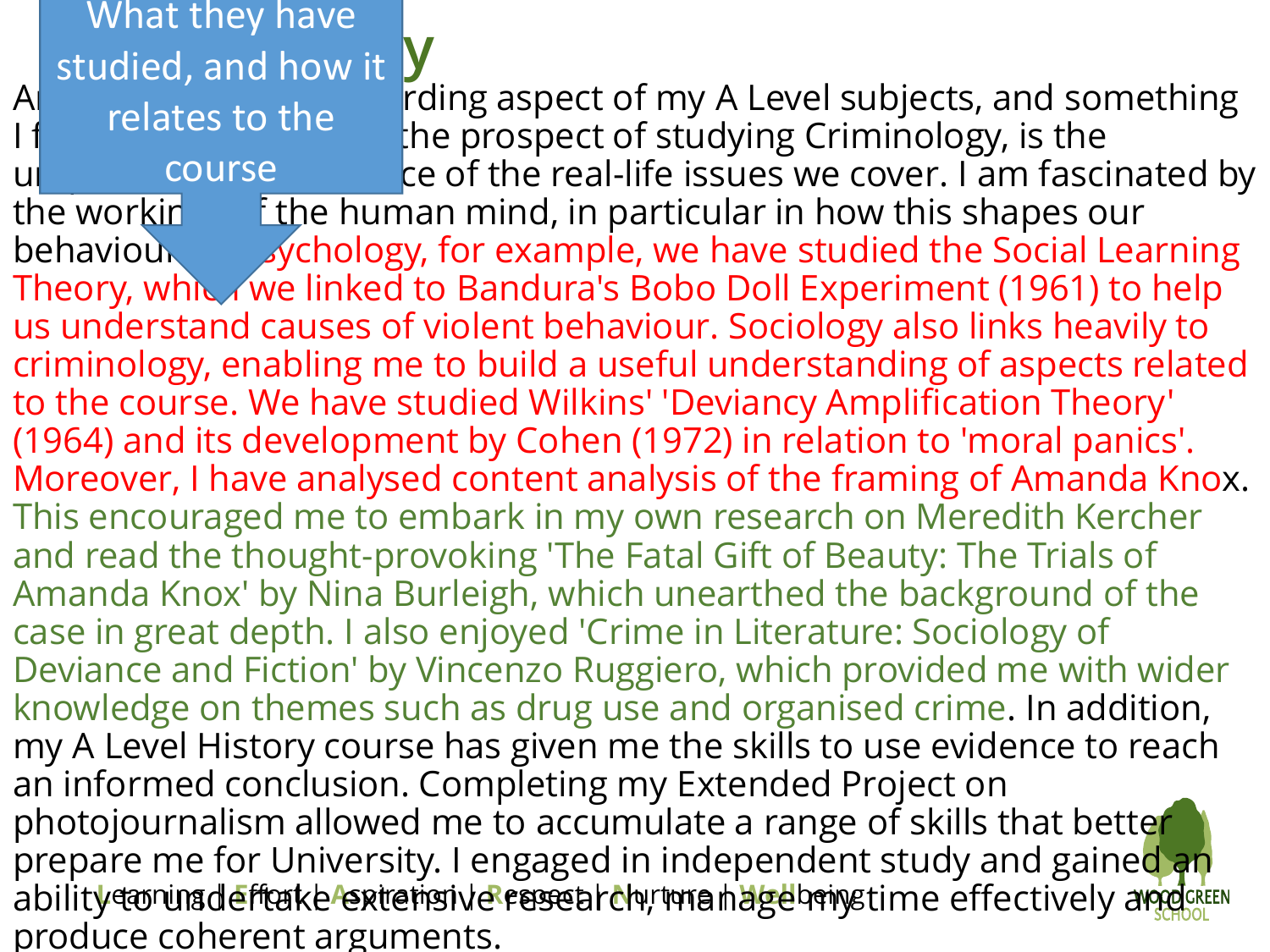**COLLEGGALIST**<br>Studied, and how it What they have

relates to the

course

A<sub>l</sub> molates to the most reding aspect of my A Level subjects, and something the prospect of studying Criminology, is the und universem the real-life issues we cover. I am fascinated by the working the human mind, in particular in how this shapes our

> Extra curricular reading

**behaviour.** In Psychology, for example, we have social Learning behaviour studied the Social Learning Theory, which we linked to Bandura's Bobo Deriment (1961) to help us understand causes of violent battle culticulary single space links heavily to criminology, enabling me to huild a useful up and a useful a spects related to the course. We have studied Wilkins' 'Device' in Amplification Theory'

abilit<mark>y to runadefftake extensive research, manage hange time effectively an<mark>de</mark>s</mark> (1964) and its development by conen  $\qquad$   $\qquad$   $\qquad$   $\qquad$   $\qquad$   $\qquad$   $\qquad$   $\qquad$   $\qquad$   $\qquad$   $\qquad$   $\qquad$   $\qquad$   $\qquad$   $\qquad$   $\qquad$   $\qquad$   $\qquad$   $\qquad$   $\qquad$   $\qquad$   $\qquad$   $\qquad$   $\qquad$   $\qquad$   $\qquad$   $\qquad$   $\qquad$   $\qquad$   $\qquad$   $\qquad$ Moreover, I have analysed content and  $\sim$  of the framing of Amanda Knox. This encouraged me to embark in my only research on Meredith Kercher and read the thought-provoking 'The Fatal Gift of Beauty: The Trials of Amanda Knox' by Nina Burleigh, which unearthed the background of the case in great depth. I also enjoyed 'Crime in Literature: Sociology of Deviance and Fiction' by Vincenzo Ruggiero, which provided me with wider knowledge on themes such as drug use and organised crime. In addition, my A Level History course has given me the skills to use evidence to reach an informed conclusion. Completing my Extended Project on photojournalism allowed me to accumulate a range of skills that better prepare me for University. I engaged in independent study and gained an produce coherent arguments.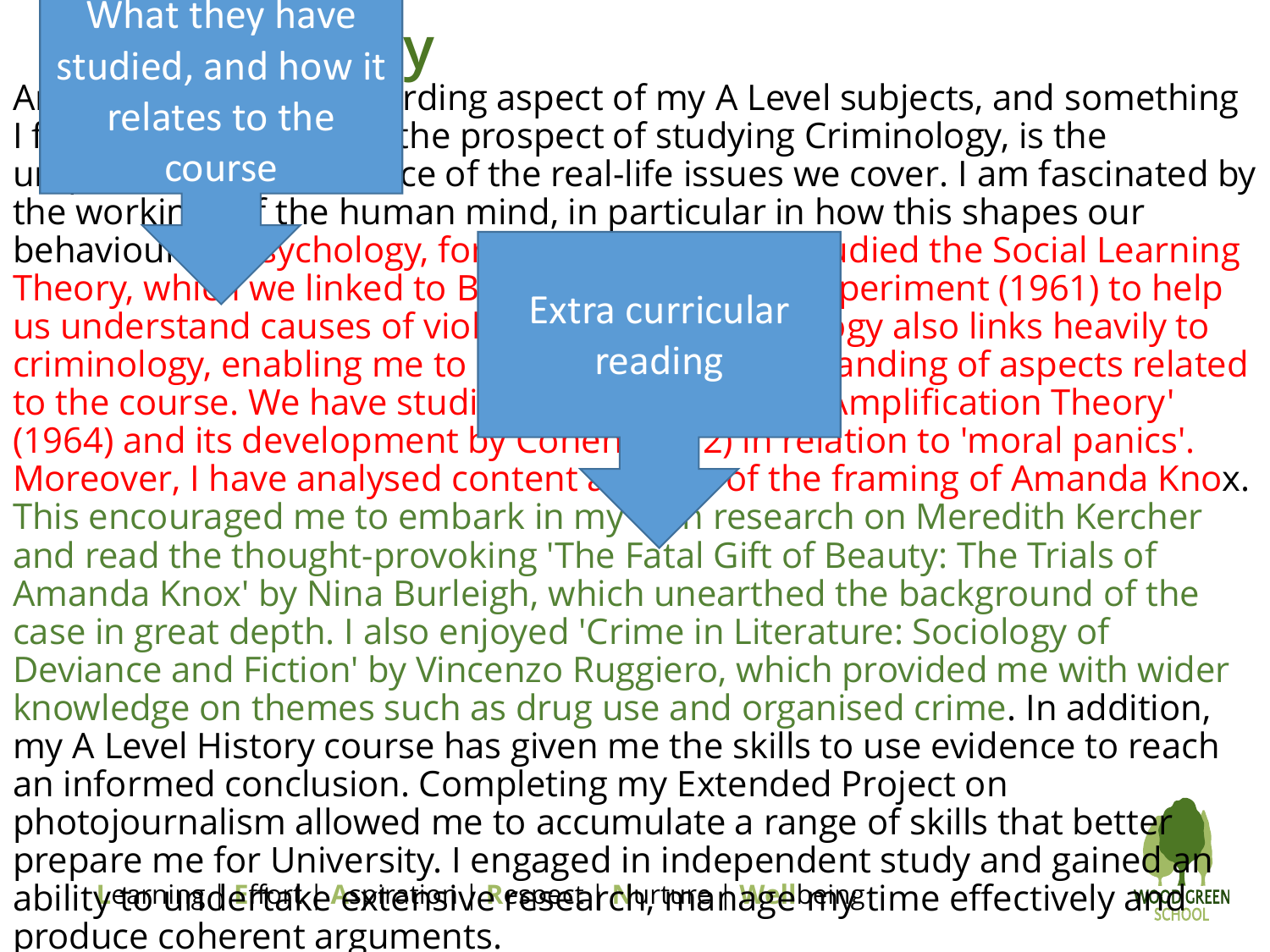|                                                                                                                           | What they have                                              |                                                         |                                                    |  |                                  |  |  |
|---------------------------------------------------------------------------------------------------------------------------|-------------------------------------------------------------|---------------------------------------------------------|----------------------------------------------------|--|----------------------------------|--|--|
|                                                                                                                           | studied, and how it                                         |                                                         |                                                    |  |                                  |  |  |
| $\bigwedge$                                                                                                               | relates to the                                              |                                                         | rding aspect of my A Level subjects, and something |  |                                  |  |  |
|                                                                                                                           |                                                             | the prospect of studying Criminology, is the            |                                                    |  |                                  |  |  |
|                                                                                                                           | course                                                      | ce of the real-life issues we cover. I am fascinated by |                                                    |  |                                  |  |  |
|                                                                                                                           | the workin                                                  | E the human mind, in particular in how this shapes our  |                                                    |  |                                  |  |  |
|                                                                                                                           | sychology, fol<br>behaviour                                 |                                                         |                                                    |  | <b>Idied the Social Learning</b> |  |  |
|                                                                                                                           | Theory, which we linked to B                                |                                                         |                                                    |  | periment (1961) to help          |  |  |
|                                                                                                                           | us understand causes of viol                                |                                                         | Extra curricular                                   |  | gy also links heavily to         |  |  |
|                                                                                                                           | criminology, enabling me to                                 |                                                         | reading                                            |  | anding of aspects related        |  |  |
| to the course. We have studi<br><b>\mplification Theory'</b>                                                              |                                                             |                                                         |                                                    |  |                                  |  |  |
| (1964) and its development by conery (a) Entertain to moral panicular Moreover, I have analysed content (b) and the frame |                                                             |                                                         |                                                    |  |                                  |  |  |
|                                                                                                                           |                                                             |                                                         |                                                    |  |                                  |  |  |
|                                                                                                                           | This encouraged me to embark in my a research on            |                                                         |                                                    |  | <b>Skills from other</b>         |  |  |
| and read the thought-provoking 'The Fatal Gift of Beau<br>subjects and EPQ                                                |                                                             |                                                         |                                                    |  |                                  |  |  |
|                                                                                                                           | Amanda Knox' by Nina Burleigh, which unearthed the $\sharp$ |                                                         |                                                    |  |                                  |  |  |
| case in great depth. I also enjoyed 'Crime in Literature:                                                                 |                                                             |                                                         |                                                    |  |                                  |  |  |
| Deviance and Fiction' by Vincenzo Ruggiero, which provided me<br>Lwider                                                   |                                                             |                                                         |                                                    |  |                                  |  |  |
| knowledge on themes such as drug use and organised crime. $\mathbf{h}$<br>$\chi$ ion,                                     |                                                             |                                                         |                                                    |  |                                  |  |  |
| my A Level History course has given me the skills to use evidence to reach                                                |                                                             |                                                         |                                                    |  |                                  |  |  |
| an informed conclusion. Completing my Extended Project on                                                                 |                                                             |                                                         |                                                    |  |                                  |  |  |
| photojournalism allowed me to accumulate a range of skills that better                                                    |                                                             |                                                         |                                                    |  |                                  |  |  |
| prepare me for University. I engaged in independent study and gained an                                                   |                                                             |                                                         |                                                    |  |                                  |  |  |
| ability coning deffeake extremsive research runa hage home ime effectively arends                                         |                                                             |                                                         |                                                    |  |                                  |  |  |
|                                                                                                                           | produce coherent arguments.                                 |                                                         |                                                    |  |                                  |  |  |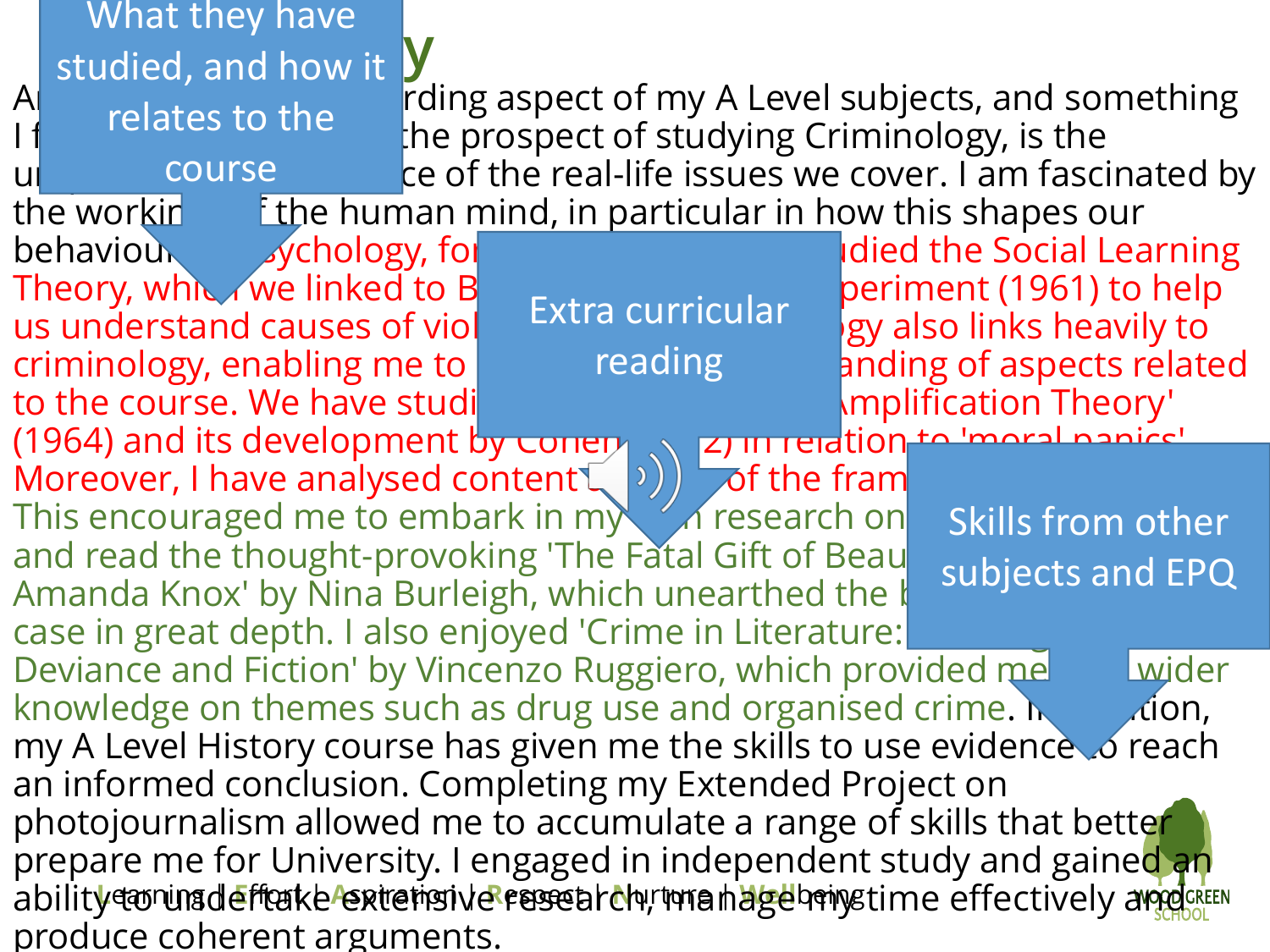## **Engineering paragraph 2**

**L**earning | **E**ffort | **A**spiration | **R**espect | **N**urture | **Well**being I am interested by the breadth and complexity of robotic engineering, especially the challenges in mimicking skills that animals find instinctive. A **MOOC** on robots taught me about the importance of spatial relationships and dynamics necessary for mobile robots as well as the kinematics inherent in manipulating robotic arms. This research inspired me to **undertake my EPQ**  on this subject. I am using Solidworks and 3D printing to design and prototype a robotic hand based on the Arduino platform` controlled by glove mounted potentiometers. The analogue input is converted into a PWM signal in the CPU to control the eleven servo motors. Having rejected wires in place of human tendons because of the problems they would cause with wrist articulation and control precision, I had to overcome the engineering challenges of miniaturising the design to the size of a human hand while still accommodating the servos in the fingers. I have enjoyed the challenges the project has raised, ranging from designing mechanical linkages to programming the control system. I hope to extend it further, implementing EMG sensors  $\overline{\phantom{a}}$ for prosthetic use and piezoelectric pressure sensors to simulate touch. Using technology and engineering in this way with the potential to improve quality of life is something that I find profoundly satisfying.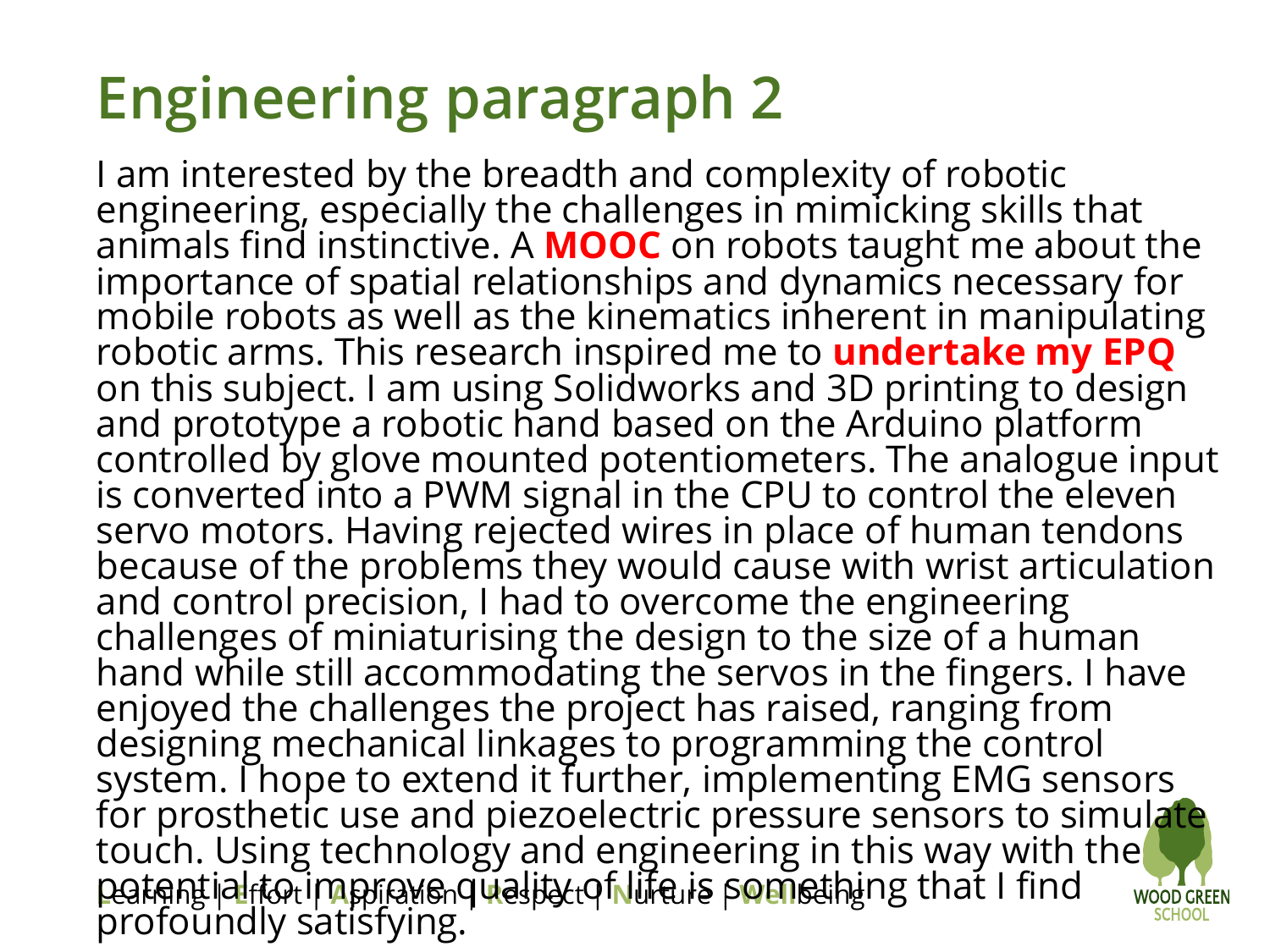## **Paragraph 3 (ish)**

Explain how your **extra curricular activities** make you an excellent candidate for your specific course as well as the university.

How have your extra-curricular activities, **work experience**, part-time job or other experiences given you the opportunity to gain or demonstrate relevant insights or abilities? Or how do they show that you will be a well-rounded student or that you manage your time well?

#### **DON'T… List what you've done INSTEAD, EXPLAIN… how your experiences make you such a good candidate**

![](_page_18_Picture_4.jpeg)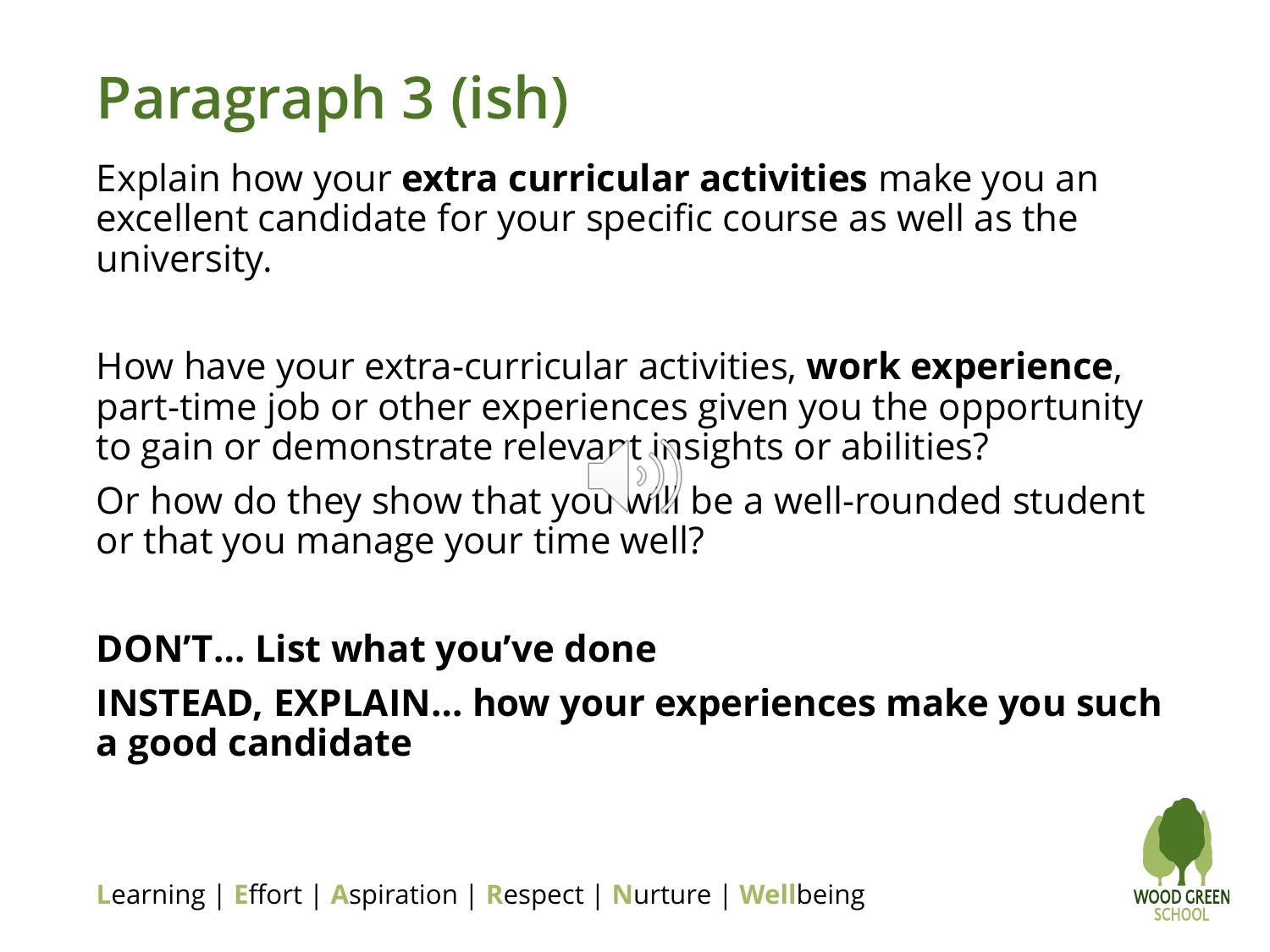### **…SHOW, DON'T TELL!**

So, instead of unsubstantiated claims (like *"I genuinely believe I am a highly-motivated person*") …

… demonstrate it with evidence, such as:

- **How** has playing basketball improved your teamwork skills?
- **How** did you get the elderly man with dementia in the nursing home where you volunteer to tell you about his past life?
- **How** did your field trip or your cycling holiday change your opinions about sustainability?
- **How** has your job on the fish counter at Sainsburys made yo[u a](Staff Meeting 7th June 2016.pptx)  better communicator?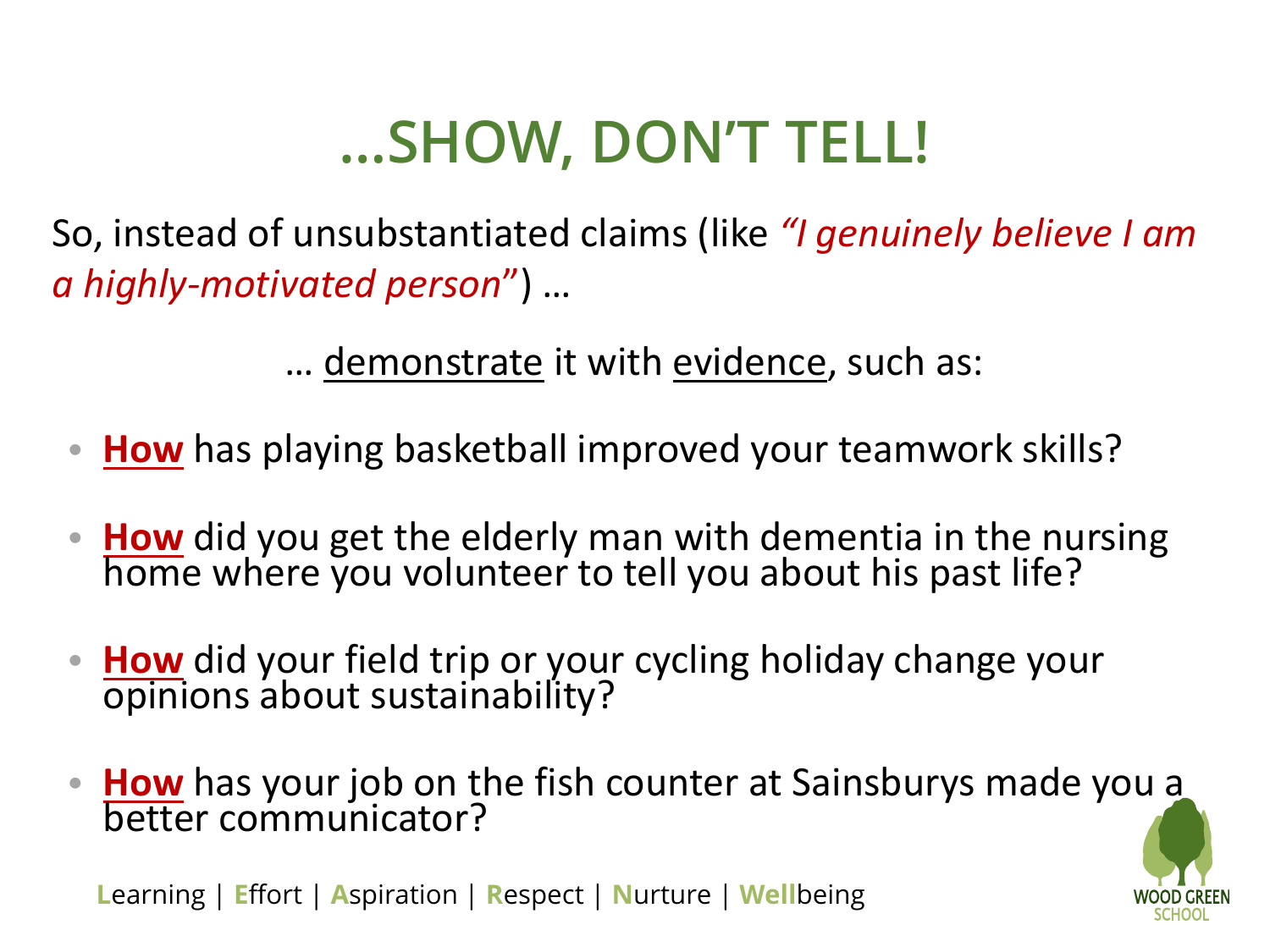#### **EXTRA-CURRICULAR CONTENT AND THE "SO WHAT? FACTOR"**

- 1. If you play **badminton** or do the **Duke of Edinburgh Award**, how important is it to write about it in your statement?
- 2. Answer: **Apply the SO WHAT? Factor**

Compared with all the other things you could use your 47 lines for, will it give them some important evidence that will make them more likely to want you on their course?

![](_page_20_Picture_4.jpeg)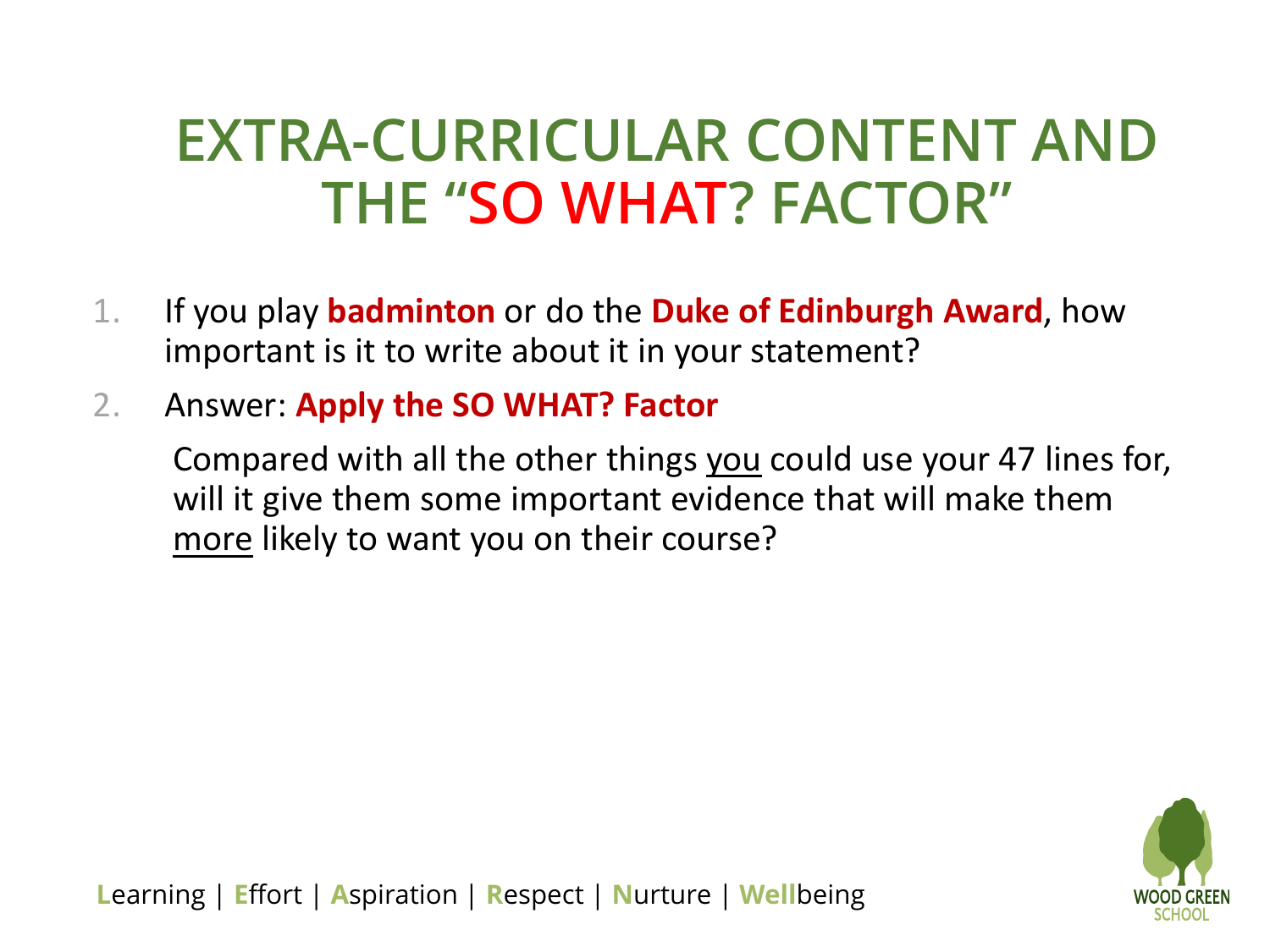## **What about this one for Nursing?**

In my free time I enjoy hobbies such as swimming and jogging. Alongside this, I enjoy attending social events where I have the opportunity to **meet new people** and **apply my skills such as communication** and generally enjoy myself and take some time off from studying. I also take part in the school community, contributing to our **charity** raising events. Recently I took part in a charity game of rounders where I was able to understand the rewards of hard work paying off. As well as this, I am involved in a paired reading scheme at my college where I **assist younger pupils** in improving their own reading skills and ensure the  $\mathbb{R}^n$  adapting to school life. Through this, I have further enhanced my **communication skills** and learnt what it takes to be a **role model** for others. During my time at school, I have also completed the Bronze Duke of Edinburgh Programme, developing attributes such as **resilience and perseverance**. These I believe are paramount in completing any degree at University as there are constant challenges being thrown our way; by acquiring these skills I know I will be able to cope with the encounters I am due to face at university.

**L**earning | **E**ffort | **A**spiration | **R**espect | **N**urture | **Well**being **See also p3 and p5 for their final paragraphs**

![](_page_21_Picture_3.jpeg)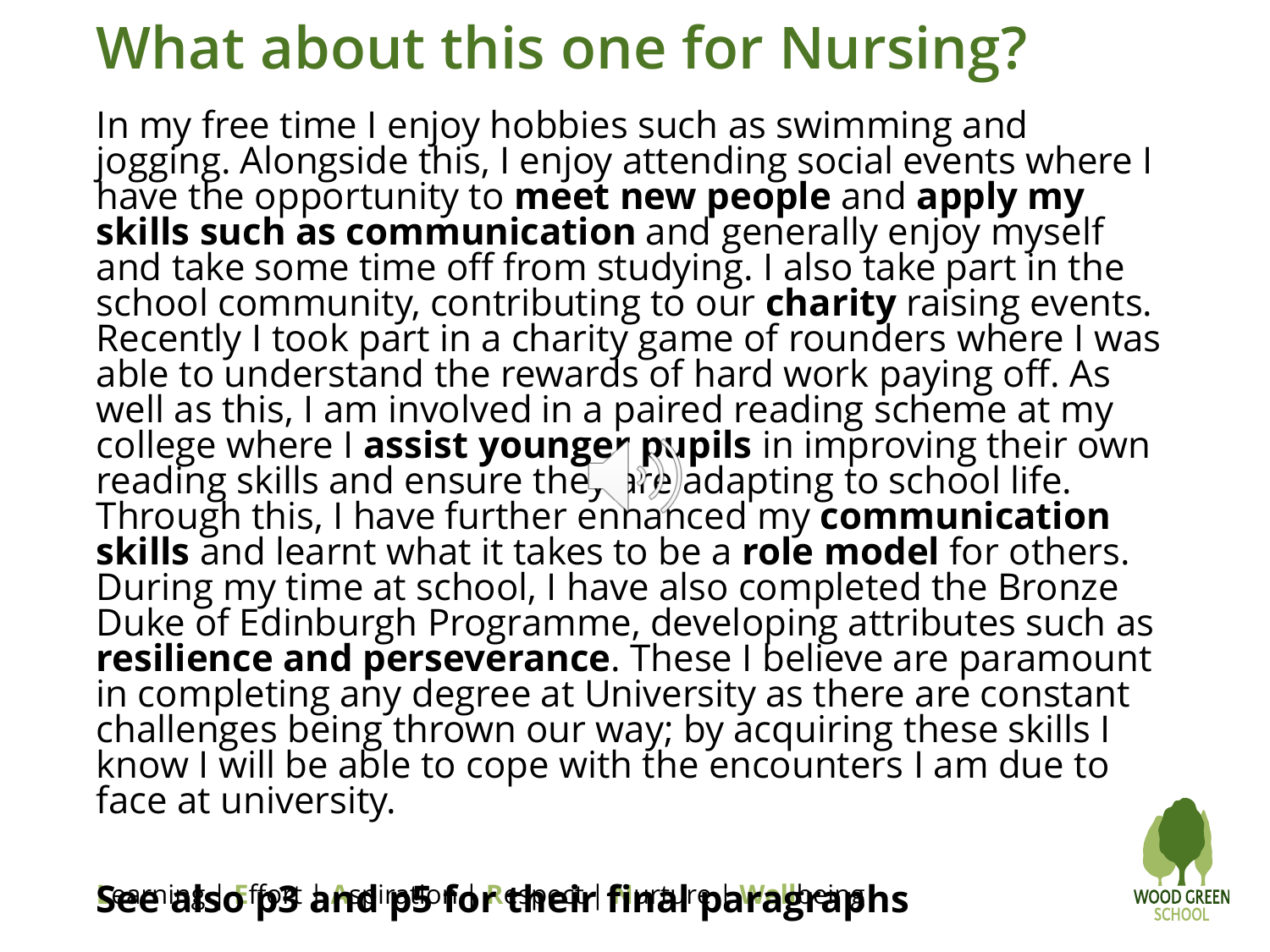#### **Other help available** My personal statement timeline

- UCAS website
- [www.ucas.tv/ucas/video/WXSch](http://www.ucas.tv/ucas/video/WXSch)
- [www.university.which.co.uk/getad](http://www.university.which.co.uk/getadvice) vice
- [www.birmingham.ac.uk/undergra](http://www.birmingham.ac.uk/undergraduate/courses/apply/the-personal-statement.aspx) duate/courses/apply/thepersonal-statement.aspx

![](_page_22_Figure_5.jpeg)

**Learning | Effort | Aspiration | Respect | Nurture | UCAS**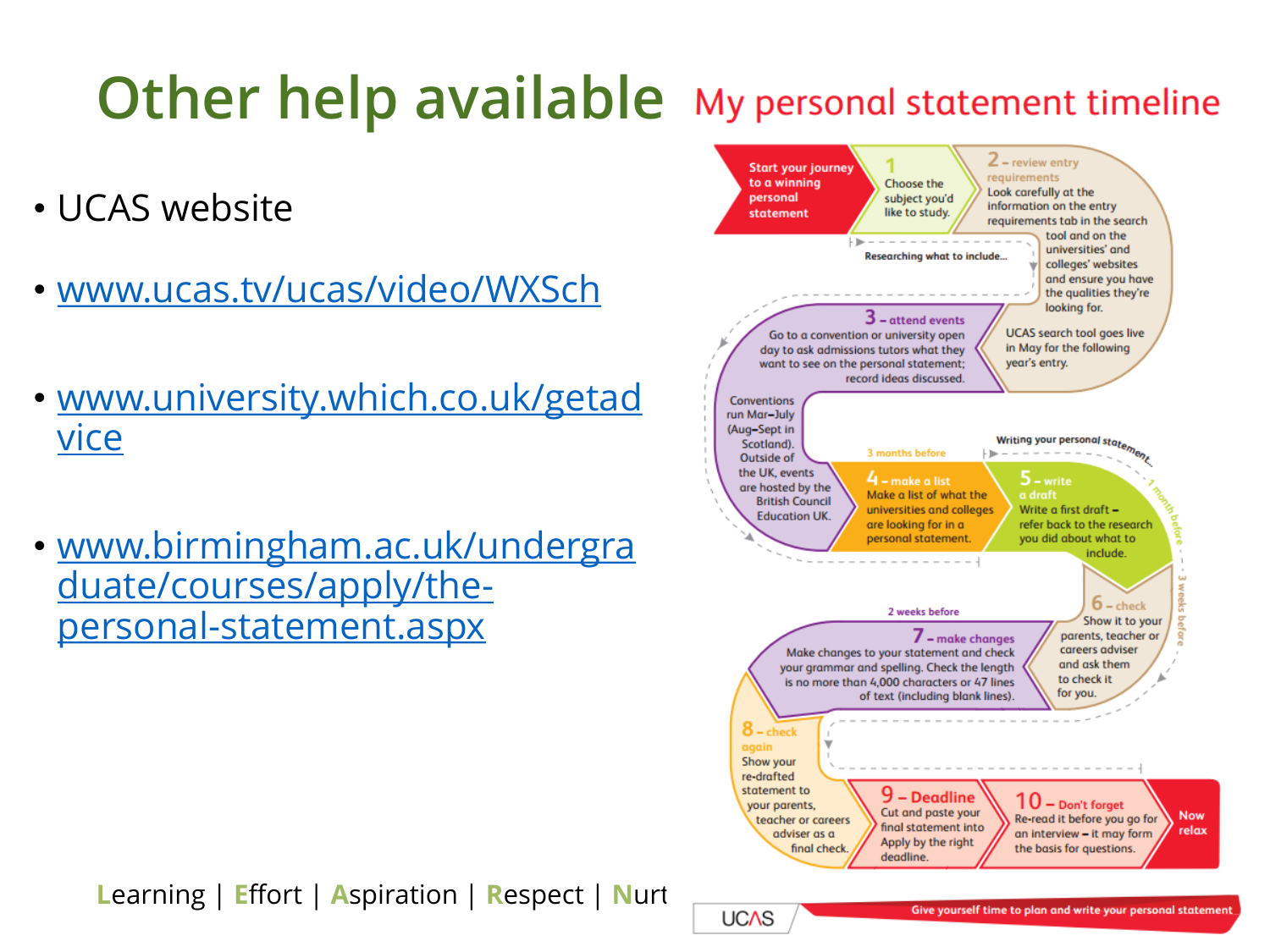#### **You should write your personal statement on Unifrog**

![](_page_23_Picture_1.jpeg)

#### This is your opportunity to shine

The Personal Statement is your opportunity to demonstrate that you would be an excellent student for the courses you are applying to. It is primarily an academic statement and you must target it towards the subject in which you are interested.

#### Latest version of your statement for studying: ADD SUBJECT

![](_page_23_Picture_5.jpeg)

![](_page_23_Picture_6.jpeg)

![](_page_23_Picture_7.jpeg)

What have you done in the past that makes you particularly suitable to study the subject?

Start >

0 of 2400 characters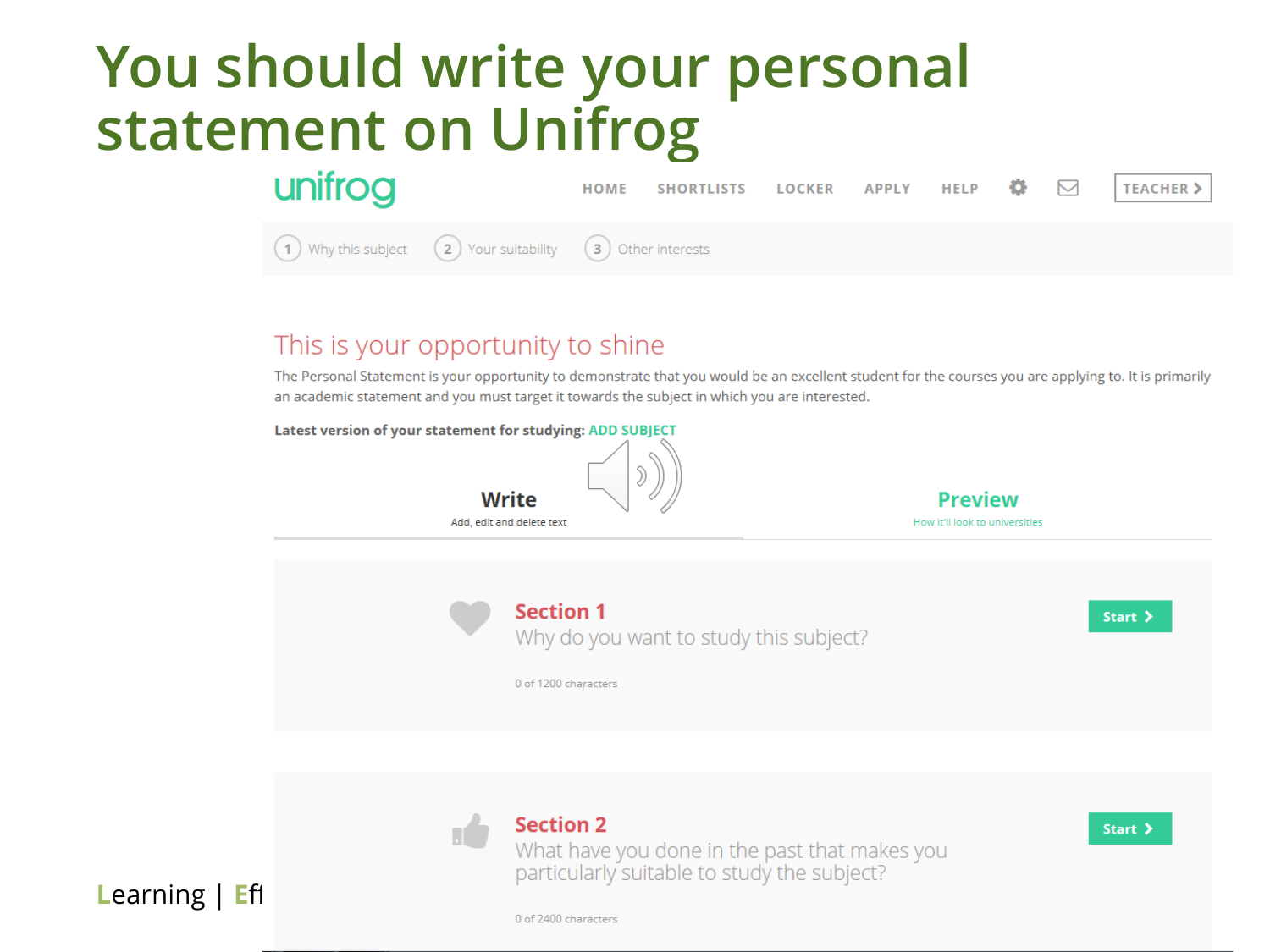![](_page_24_Picture_0.jpeg)

#### **You can only write up to 4000 characters or 47 lines of text. This includes spaces and blank lines.**

UCAS and universities have plagiarism software, which detects similarities. This could jeopardise your application.

![](_page_24_Picture_3.jpeg)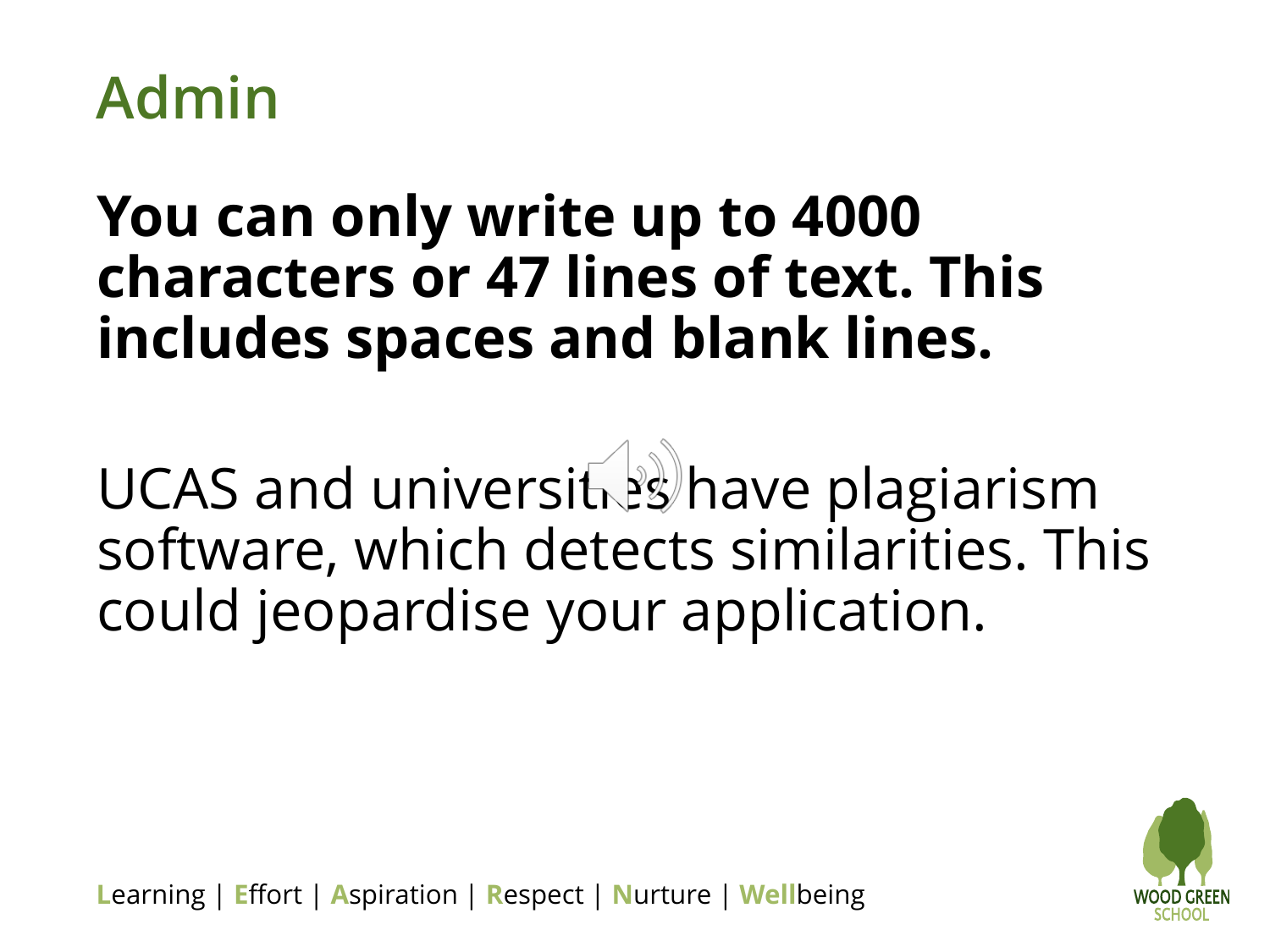#### **CREATING THE WRONG IMPRESSION…** • **DON'T** exaggerate, waffle or repeat yourself

- **DON'T** plagiarise
- **DON'T** use quotations for effect *"I'm fed up of Muhammad Ali quotes" – Sport at Bournemouth "We ignore quotes, so those lines are wasted" – Portsmouth*
- **DON'T** make spelling/grammar, punctuation errors *"One mistake can lead to rejection" – Law at Aston "I have a Saturday job at Raymond Blanc's Brassiere"*
- **DON'T** use vocabulary that's pretentious, stilted or archaic… *"It was in Year 10 that my love for German came fourth"*
- **L**earning | **E**ffort | **A**spiration | **R**espect | **N**urture | **Well**being • **DON'T** shower them with praise "It would be such an honour to attend your esteemed universit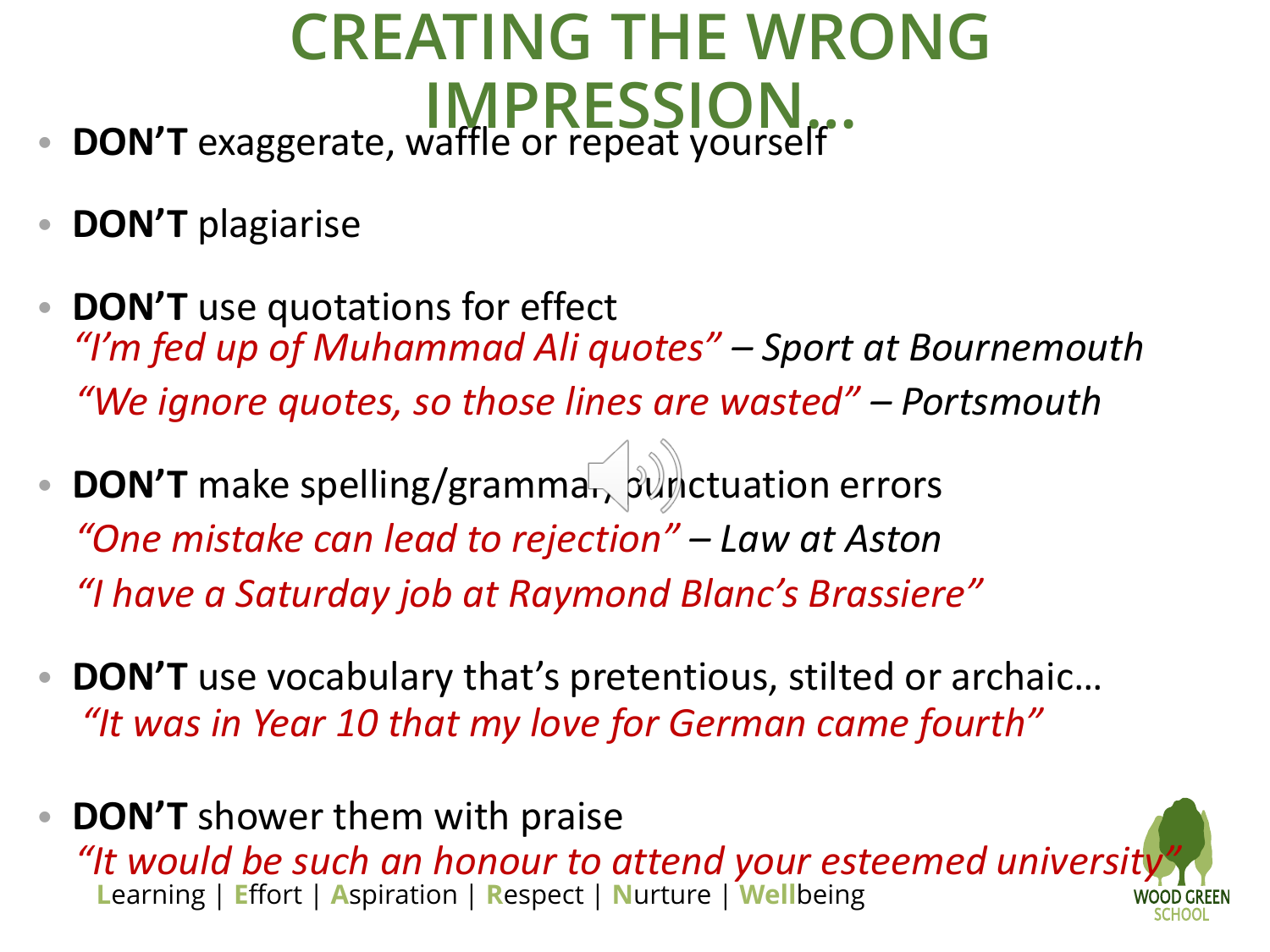# **CREATING THE RIGHT IMPRESSION**

![](_page_26_Picture_1.jpeg)

- Focus on **why** you want to do the course
- **Reflect** on the skills, interests, experiences, ideas, qualities or aspirations you will bring to it (both academic and personal)
- Convey your **enthusiasm** for learning and a **passion** for the course…

…but preferably without using the word "passion"

- 'Pitch' it right, but also write **naturally** as if you're **speaking** to them
- Search **course websites** for tips and advice (e.g. *Bristol* has an 'admissions statement' for every degree discipline)

#### **"BE YOURSELF and make sure your ENTHUSIASM FOR THE COURSE shines through"** *- Nottingham*

#### **"WE WANT TO HEAR YOUR VOICE"** *- Southampton*

![](_page_26_Picture_10.jpeg)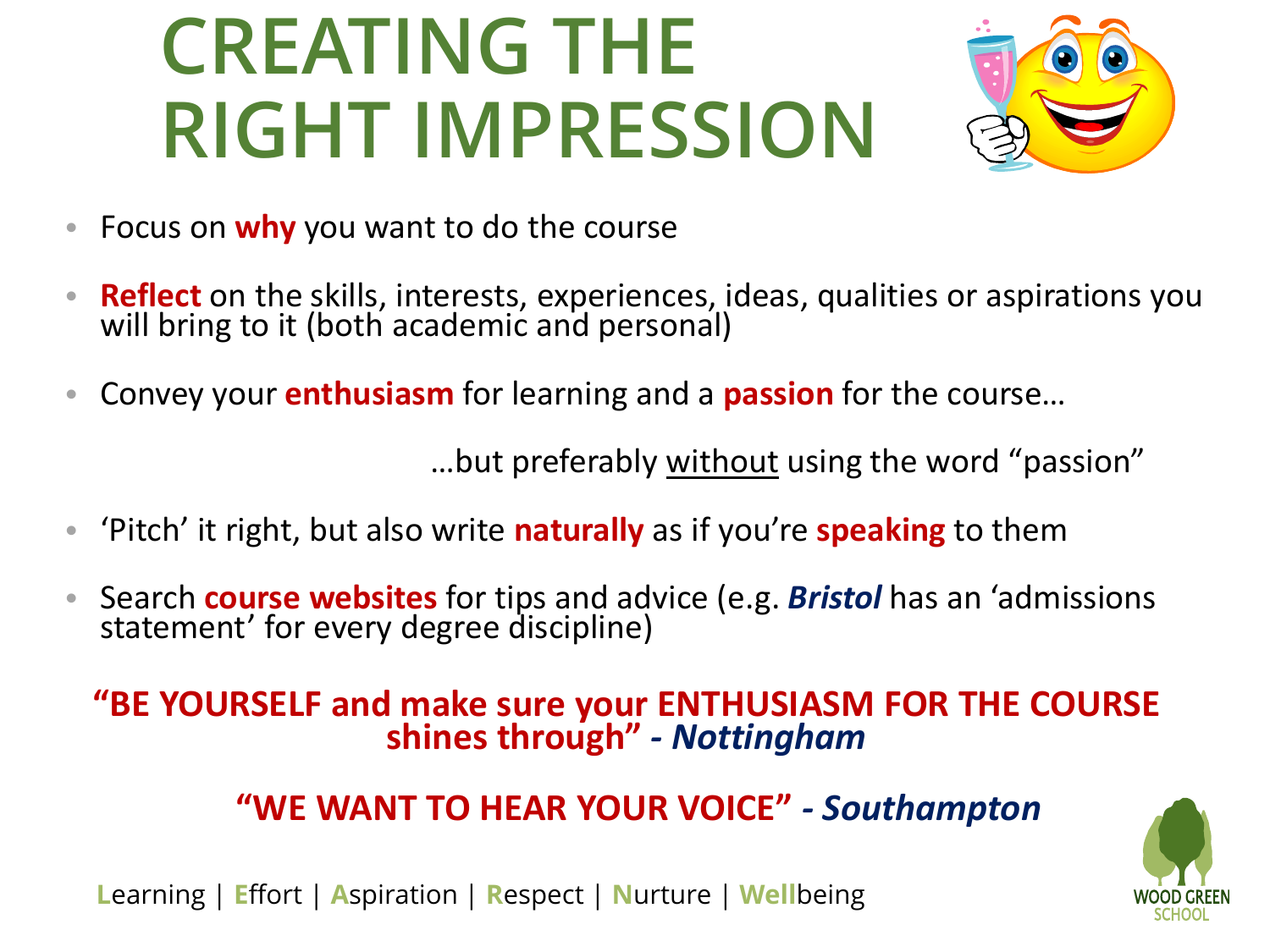### **ADVICE FROM UNIVERSITIES**

- Show that you're **interested** as well as interesting
- If you're applying for a **joint or combined** course, we want to know about **BOTH** subjects
- If you're applying for **deferred entry**, what are your gap year plans (in brief)?
- But beware, what you say in your statement may come up in an **interview** or **applicants' open day**
- And tell us something that makes you **stand out….**

![](_page_27_Picture_6.jpeg)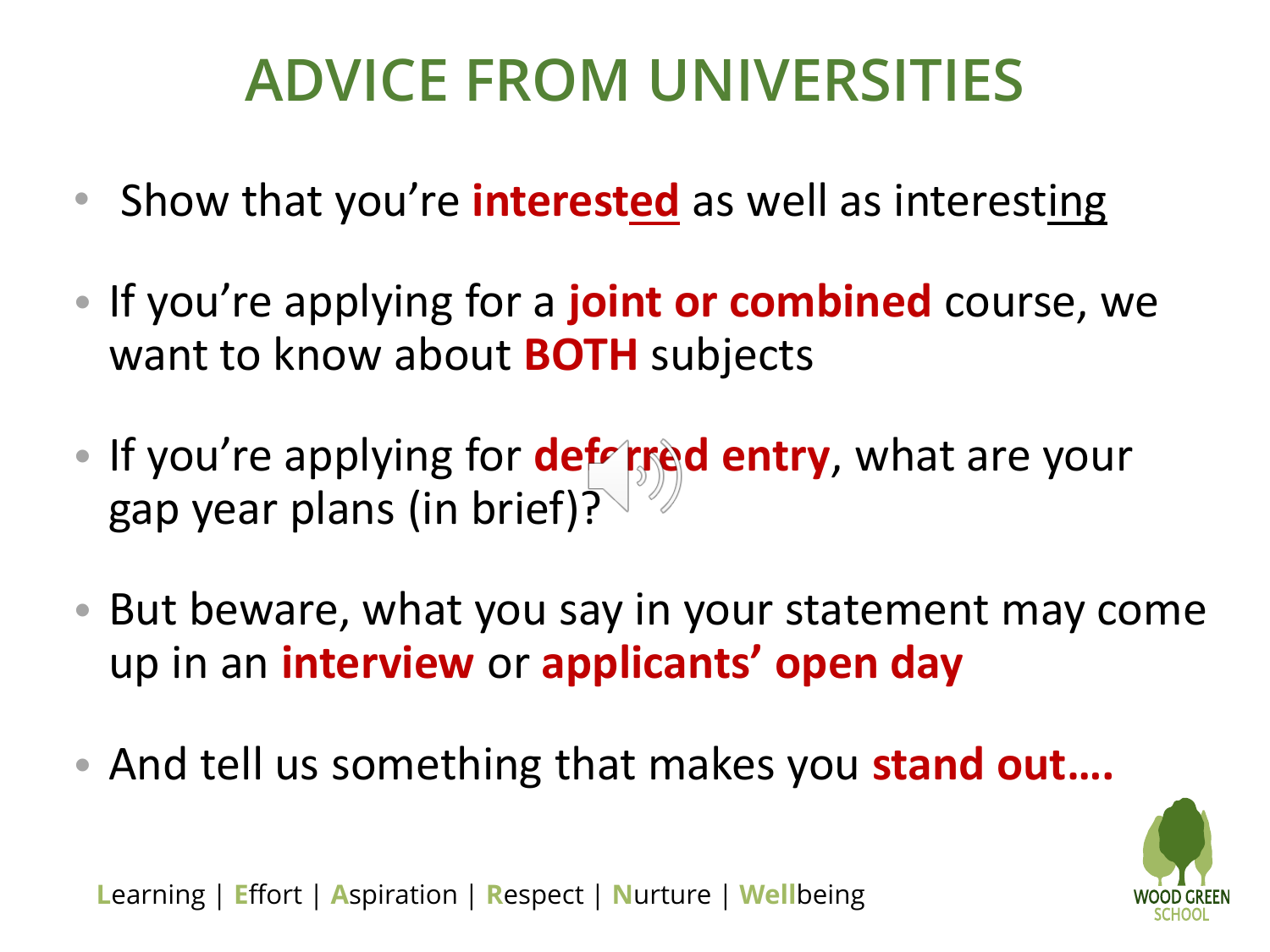### **ADVICE FROM UNIS ON STANDING OUT FROM THE CROWD**

- "We're busy, grab our attention, what makes you **different?**" *but….*
- "We like you to be different, but **not TOO different**"
- "**Off-the-wall** won't work"
- "Don't be **outrageous** you'll stand out, but not in a good way"
- "**Weird** is not a selling point"

#### *So, a better way to stand out is to….*

- Convey **genuine enthusiasm and motivation** …
- … starting with a **strong opening sentence …**
- … that engages because it's **interesting** & **personal**, not gimmicky

**"This isn't** *The Apprentice***"** 

![](_page_28_Picture_11.jpeg)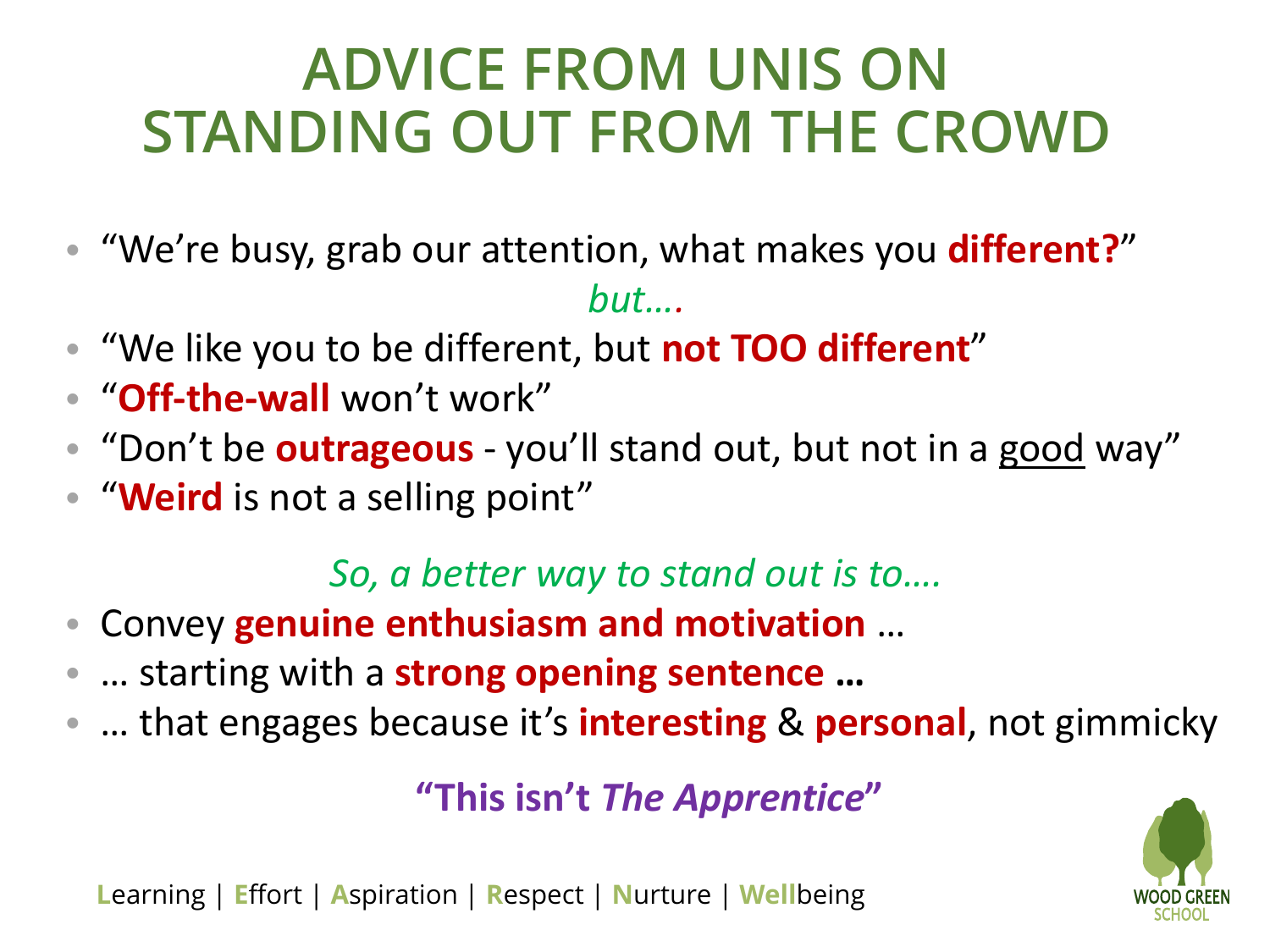### **BALANCING ACADEMIC & EXTRA-CURRICULAR CONTENT**

Courses in **'academic'** subjects want more emphasis on your academic and super-curricular interests (75%ish)

*Examples: History, Physics, Philosophy, Maths, Languages* 

**------------**

**'Professional'** courses will want much more emphasis on your "experience"

*Examples: Medicine, Nursing, Veterinary Science, Midwifery, Physiotherapy* 

**------------**

Courses in other **'vocational'** subjects may not need as much "experience" as you expect – it depends on what is motivating YOU to study the subject

*Examples: Law, Politics, Engineering, Architecture* 

![](_page_29_Picture_7.jpeg)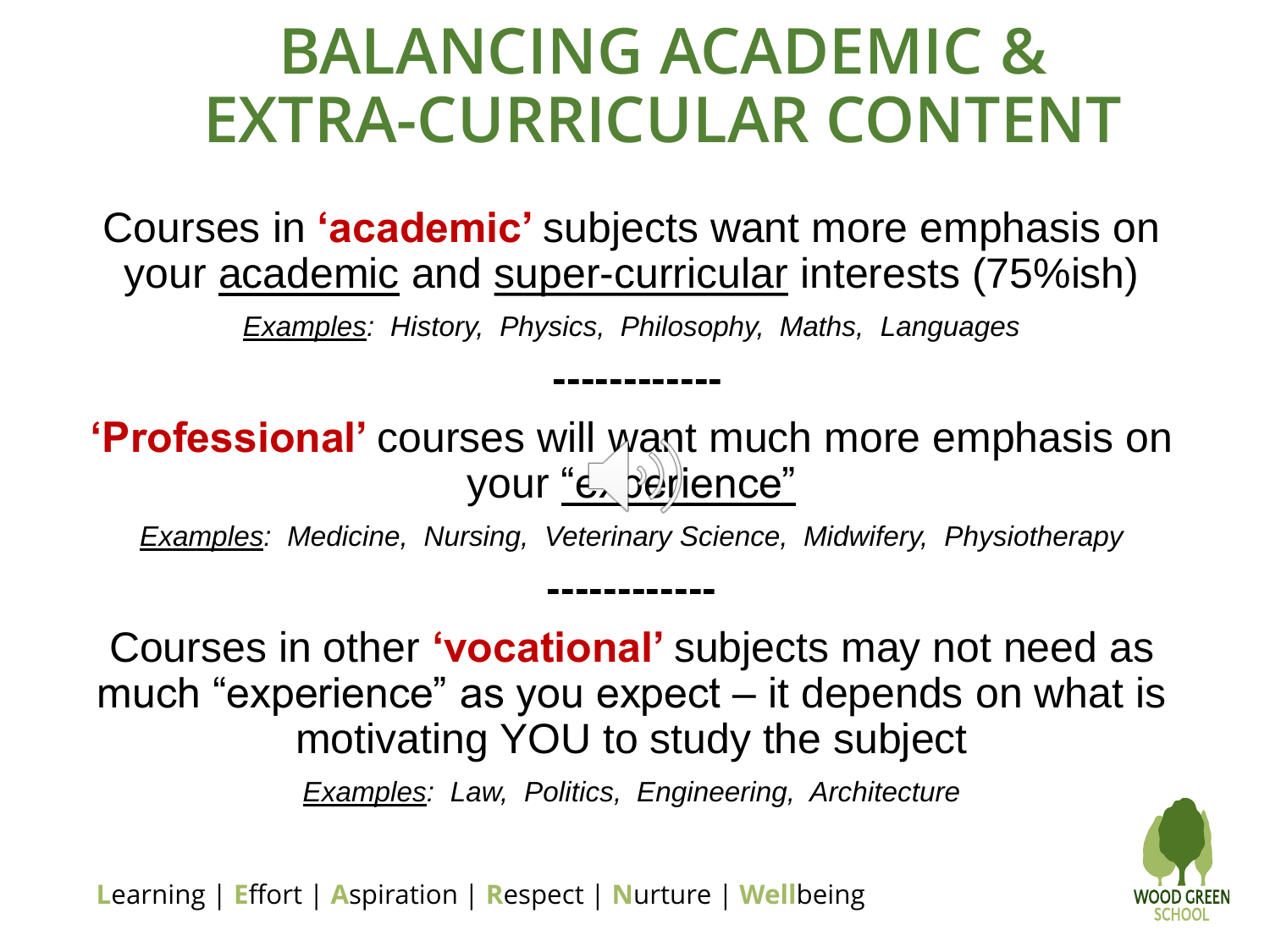#### **IT'S EASIER IF YOUR 5 CHOICES ARE ALL FOR THE SAME COURSE….**

….because you can only write one statement for all 5 choices

#### **BUT WHAT IF YOUR 5 CHOICES AREN'T ALL THE SAME?**

**If there are slight differences, or you've chosen joint or combined degrees with slightly different subject combinations:**

• **No problem**, just try to make everything as relevant as possible to all 5 choices – besides, they'll proba $\nu$  lybe impressed by your wider interests

**If there are big differences** it might be fatal, **SO GET ADVICE**, but you could:

- **Blend** it, so all of it is relevant to all 5 choices OR
- Be **honest** in it and explain why you've chosen different courses

#### **If one of your choices is completely different**, **ASK THEM**

- They might consider a **separate** statement sent directly to them…..
- ..... or they might tell you just to include a subtle hint

![](_page_30_Picture_12.jpeg)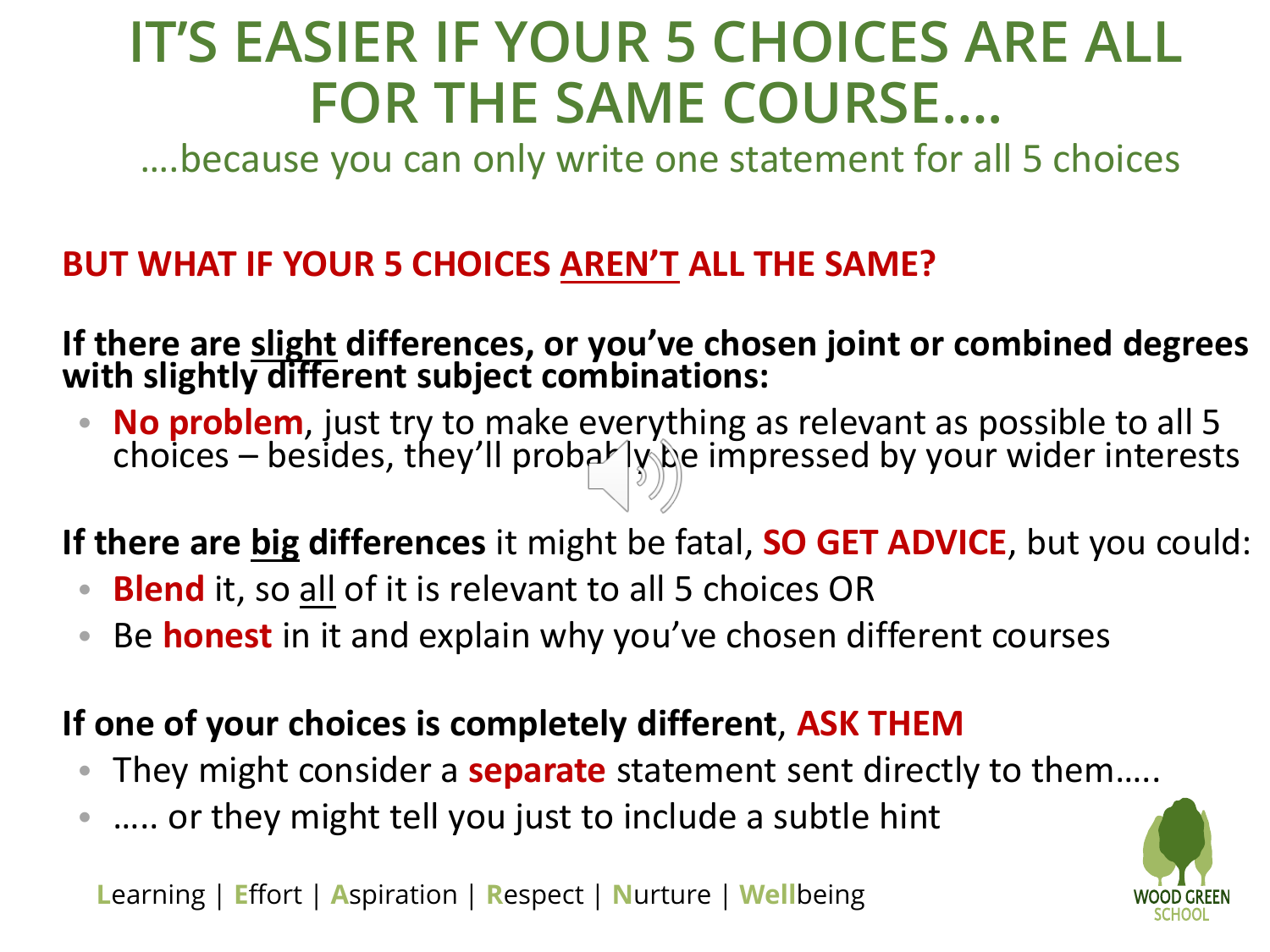#### **DIFFERENT SUBJECTS: QUICK TIPS ON NHS-FUNDED COURSES**

**Selection for NHS-funded courses now focuses around NHS core values, so do research this and attend open days**

- **If you mention Call the Midwife or One Born Every Minute … you won't even get an interview** *(Midwifery)*
- **Lots of applicants say they were inspired by Florence Nightingale…but she's been dead for 100 years** *(Nursing)*
- **Show you're aware of what the profession involves - it's not all flashing blue lights** *(Paramedic Science)*
- **You must be 100% committed to Physiotherapy, not "I want to b[e in](Staff Meeting 7th June 2016.pptx)  a caring profession"** *(Physiotherapy)*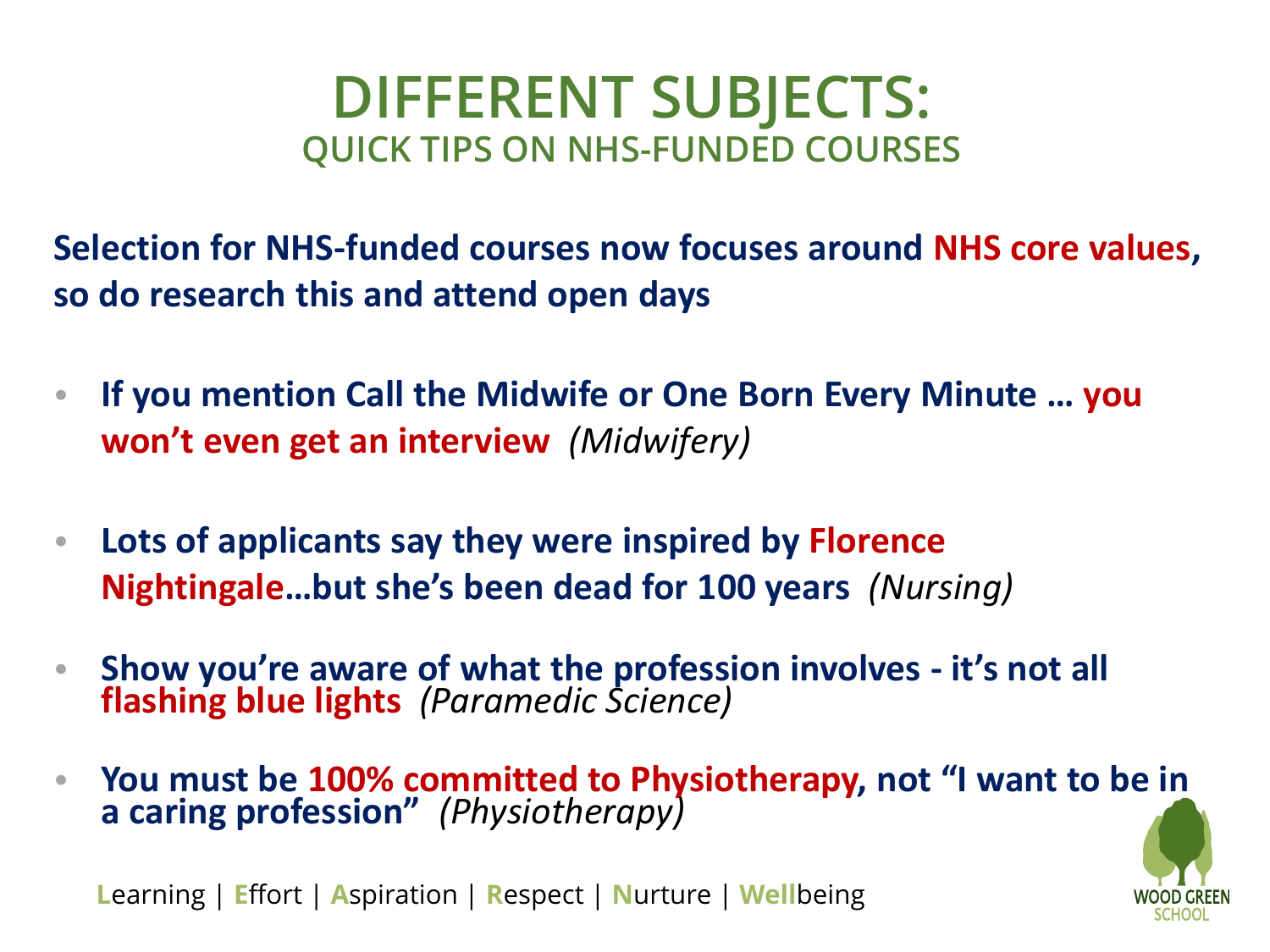#### **DIFFERENT SUBJECTS: MEDICINE (& DENTISTRY)**

- **Give us a rationale for why you want to study Medicine**
- **Whatever environment you've had experience in, what have you observed about the qualities exhibited by professional staff there?**
- **It's not the techniques you saw, but what you saw about the realities of medicine**
- **Evidence relevant qualities you have demonstrated (like how you took the lead in your D of E expedition)**
- **Don't give us any flannel and don't use humour inappropriately**
- **Don't over-elaborate about Grade 8 flute – what we want is more subtle than that**
- **Don't give a list of every procedure you saw - we would much rather hear what you learned from observing one filling** *(Dentistry)*
- **Keep your conclusion punchy, maybe 3 lines, and use it to add something**
- **The interview will test whether what you wrote in your statement can be jus[tified](Staff Meeting 7th June 2016.pptx)**
- **L**earning | **E**ffort | **A**spiration | **R**espect | **N**urture | **Well**being • **We tell you what we want on our webpage, but most applicants don't look**

![](_page_32_Picture_11.jpeg)